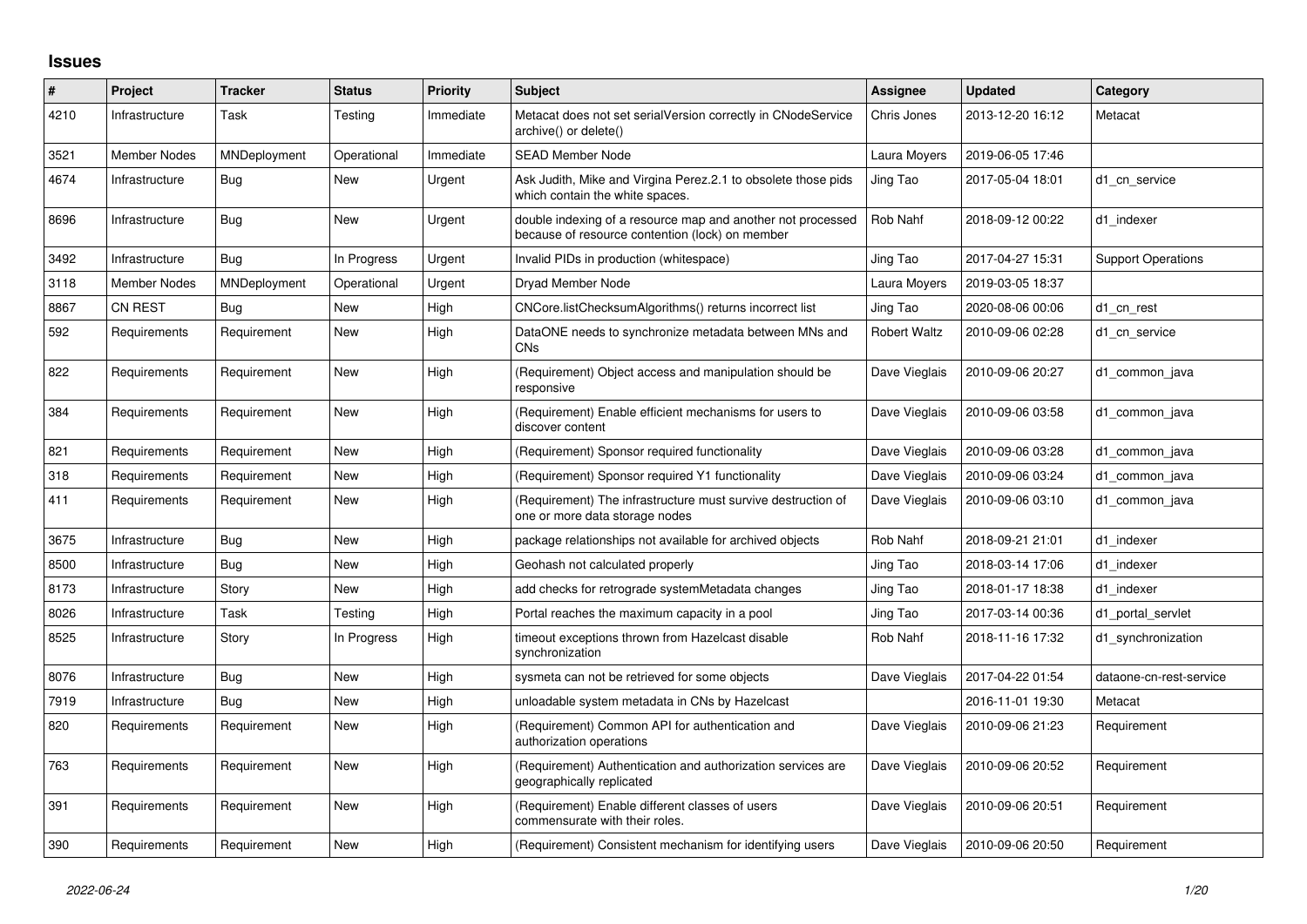| #    | Project        | <b>Tracker</b> | <b>Status</b> | <b>Priority</b> | <b>Subject</b>                                                                                                                                             | <b>Assignee</b> | Updated          | Category    |
|------|----------------|----------------|---------------|-----------------|------------------------------------------------------------------------------------------------------------------------------------------------------------|-----------------|------------------|-------------|
| 777  | Requirements   | Requirement    | New           | High            | (Requirement) Authorization rules should support common<br>permission levels                                                                               | Dave Vieglais   | 2010-09-06 20:49 | Requirement |
| 764  | Requirements   | Requirement    | New           | High            | (Requirement) Authentication and access control should be<br>consistently available                                                                        | Dave Vieglais   | 2010-09-06 20:32 | Requirement |
| 392  | Requirements   | Requirement    | New           | High            | (Requirement) Identity and access control should be<br>interoperable across datanets                                                                       | Dave Vieglais   | 2010-09-06 20:31 | Requirement |
| 765  | Requirements   | Requirement    | New           | High            | (Requirement) Tools can access an API for authn and authz                                                                                                  | Dave Vieglais   | 2010-09-06 20:30 | Requirement |
| 393  | Requirements   | Requirement    | New           | High            | (Requirement) Access control rule evaluation must be highly<br>scalable and responsive.                                                                    | Dave Vieglais   | 2010-09-06 20:27 | Requirement |
| 771  | Requirements   | Requirement    | New           | High            | (Requirement) User identities should have simple string<br>serializations that express both the user identity and<br>namespace from which it is drawn      | Dave Vieglais   | 2010-09-06 03:12 | Requirement |
| 761  | Requirements   | Requirement    | New           | High            | (Requirement) Users can specify authorization rules for data<br>objects, science metadata objects, and process artifacts<br>separately                     | Dave Vieglais   | 2010-09-06 03:06 | Requirement |
| 769  | Requirements   | Requirement    | New           | High            | (Requirement) Authorization should support critical roles, such<br>as curators and system administrators                                                   | Dave Vieglais   | 2010-09-06 03:02 | Requirement |
| 762  | Requirements   | Requirement    | New           | High            | (Requirement) User identities can be derived from existing<br>institutional directory services                                                             | Dave Vieglais   | 2010-09-06 03:01 | Requirement |
| 795  | Requirements   | Requirement    | New           | High            | (Requirement) System must support revocation of user<br>permissions                                                                                        | Dave Vieglais   | 2010-08-29 20:45 | Requirement |
| 772  | Requirements   | Requirement    | New           | High            | (Requirement) Authentication services should be compatible<br>with existing infrastructure and applications                                                | Dave Vieglais   | 2010-08-11 07:54 | Requirement |
| 770  | Requirements   | Requirement    | New           | High            | (Requirement) Authorization system should be able to express<br>the pseudo-principal concepts like 'public'                                                | Dave Vieglais   | 2010-08-11 00:41 | Requirement |
| 768  | Requirements   | Requirement    | New           | High            | (Requirement) Need default authz policies that resolve<br>problems associated with inaccessible principals                                                 | Dave Vieglais   | 2010-08-11 00:34 | Requirement |
| 767  | Requirements   | Requirement    | New           | High            | (Requirement) Users need to be able to express embargo<br>rules for data                                                                                   | Dave Vieglais   | 2010-08-11 00:16 | Requirement |
| 766  | Requirements   | Requirement    | New           | High            | (Requirement) Users should be able to easily assign proxy<br>privileges to other users and to systems acting on their behalf<br>for limited time durations | Dave Vieglais   | 2010-08-11 00:11 | Requirement |
| 6485 | Member Nodes   | MNDeployment   | Operational   | High            | The Digital Archaeology Record (tDAR)                                                                                                                      | Laura Moyers    | 2019-10-09 02:24 |             |
| 3556 | Member Nodes   | MNDeployment   | Operational   | High            | <b>ESA Data Registry</b>                                                                                                                                   | Amy Forrester   | 2019-10-08 15:28 |             |
| 3238 | Member Nodes   | MNDeployment   | Operational   | High            | Idaho Northwest Knowledge Network member node                                                                                                              | Amy Forrester   | 2019-10-08 15:14 |             |
| 8829 | Member Nodes   | Task           | New           | High            | get DKAN connected to GMN                                                                                                                                  | John Evans      | 2019-09-03 13:24 |             |
| 8824 | Infrastructure | Task           | In Progress   | High            | Install Apache 2.4.39 and disable TLSv1.3 on CNs                                                                                                           | Dave Vieglais   | 2019-06-19 12:11 |             |
| 8823 | Infrastructure | Story          | New           | High            | Recent Apache and OpenSSL combinations break connectivity<br>on Ubuntu 18.04                                                                               | Dave Vieglais   | 2019-06-19 02:43 |             |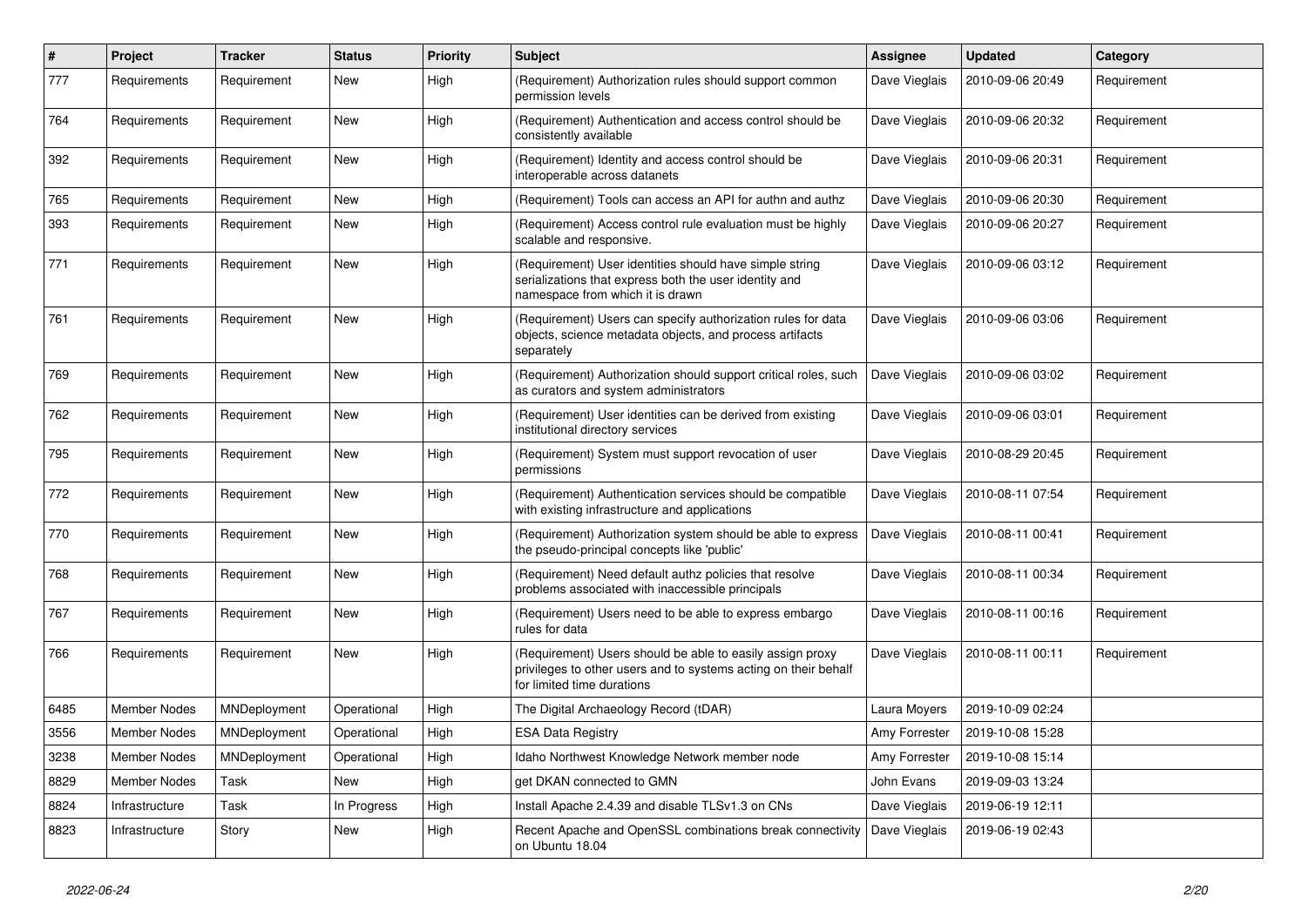| #    | Project             | <b>Tracker</b> | <b>Status</b> | <b>Priority</b> | <b>Subject</b>                                                                        | <b>Assignee</b>     | <b>Updated</b>   | Category            |
|------|---------------------|----------------|---------------|-----------------|---------------------------------------------------------------------------------------|---------------------|------------------|---------------------|
| 6544 | <b>Member Nodes</b> | MNDeployment   | Operational   | High            | TERN Australia (powered by AEKOS)                                                     | <b>Bruce Wilson</b> | 2019-05-22 14:21 |                     |
| 8622 | <b>Member Nodes</b> | Bug            | New           | High            | IOE repository is not responding                                                      | Amy Forrester       | 2019-03-05 20:54 |                     |
| 3232 | <b>Member Nodes</b> | MNDeployment   | Operational   | High            | LTER-EUROPE                                                                           | Laura Moyers        | 2018-11-21 16:58 |                     |
| 8722 | Infrastructure      | <b>Bug</b>     | New           | High            | Object in search index but systemmetadata is not available.                           | Jing Tao            | 2018-10-03 17:48 |                     |
| 3554 | <b>Member Nodes</b> | MNDeployment   | Operational   | High            | <b>KNB</b>                                                                            | Jing Tao            | 2018-08-31 15:16 |                     |
| 3221 | Member Nodes        | MNDeployment   | Operational   | High            | EDAC member node                                                                      | Amy Forrester       | 2018-08-31 15:15 |                     |
| 3558 | <b>Member Nodes</b> | MNDeployment   | Operational   | High            | <b>CDL Merritt</b>                                                                    | Laura Moyers        | 2018-08-23 17:05 |                     |
| 6548 | Member Nodes        | MNDeployment   | Operational   | High            | R2R Repository                                                                        | Monica Ihli         | 2018-07-26 13:49 |                     |
| 8655 | Infrastructure      | <b>Bug</b>     | New           | High            | Synchronization died with OOM                                                         |                     | 2018-07-13 11:24 |                     |
| 3555 | <b>Member Nodes</b> | MNDeployment   | Operational   | High            | <b>SANParks</b>                                                                       | Laura Moyers        | 2018-05-09 21:19 |                     |
| 3553 | <b>Member Nodes</b> | MNDeployment   | Operational   | High            | <b>PISCO</b>                                                                          | Laura Moyers        | 2018-01-10 01:13 |                     |
| 8195 | Infrastructure      | Bug            | In Progress   | High            | Tomcat out of memory error                                                            | Dave Vieglais       | 2017-12-26 20:01 |                     |
| 7686 | Member Nodes        | Task           | Testing       | High            | tDAR - Enable URL links out to data from search results                               | Ben Leinfelder      | 2016-09-27 15:56 |                     |
| 7740 | Python GMN          | <b>Bug</b>     | New           | High            | GMN fails to write system metadata during a refresh under<br>unknown conditions       | Roger Dahl          | 2016-04-14 14:56 |                     |
| 7738 | Python GMN          | Bug            | New           | High            | GMN perpetually retries system metadata updates after<br>failures                     | Roger Dahl          | 2016-04-14 14:26 |                     |
| 7651 | Python GMN          | Bug            | New           | High            | GMN returns two different dateSysMetadataModified dateTime<br>stamps for same object  | Roger Dahl          | 2016-04-14 14:17 |                     |
| 7601 | Infrastructure      | Bug            | New           | High            | CN checksum inconsistencies                                                           | Dave Vieglais       | 2016-01-26 19:29 |                     |
| 3664 | <b>Member Nodes</b> | MNDeployment   | New           | High            | Landcare Research New Zealand                                                         | Laura Moyers        | 2015-11-19 19:39 |                     |
| 6853 | Member Nodes        | MNDeployment   | New           | High            | OBIS (Ocean Biogeographic Information System)                                         | Laura Moyers        | 2015-11-19 17:46 |                     |
| 7046 | Member Nodes        | Task           | New           | High            | Certificate DC=org, DC=dataone, CN=osu.piscoweb.org expires<br>in Prod environment    | Laura Moyers        | 2015-04-20 16:54 |                     |
| 3906 | <b>Member Nodes</b> | Task           | New           | High            | Update malformed Resource Maps                                                        |                     | 2013-08-09 17:50 |                     |
| 1556 | Infrastructure      | Task           | In Progress   | High            | Interns mailing list                                                                  |                     | 2011-05-12 23:02 |                     |
| 7839 | DataONE API         | Task           | New           | Normal          | Online documentation places synchronize in CNRead api                                 | Dave Vieglais       | 2016-12-21 09:04 | api documentation   |
| 7578 | DataONE API         | Bug            | New           | Normal          | Fix 404 link to d1_instance_generator folder in documentation                         |                     | 2016-01-08 22:01 | api_documentation   |
| 7528 | DataONE API         | Bug            | New           | Normal          | Incorrect argument name documented for<br>CNCore.reserveldentier                      |                     | 2015-12-08 19:51 | api documentation   |
| 7127 | DataONE API         | Task           | <b>New</b>    | Normal          | Finalize CNAuthentication interface                                                   | Dave Vieglais       | 2015-05-21 19:31 | api_documentation   |
| 7967 | Infrastructure      | Bug            | In Progress   | Normal          | The CN is not following the xml schema definition when<br>creating dataone exceptions | Dave Vieglais       | 2018-05-23 18:13 | Architecture Design |
| 7224 | Infrastructure      | Story          | New           | Normal          | push synchronization request status indicator:<br>synchronizeStatus method option     |                     | 2018-01-17 19:38 | Architecture Design |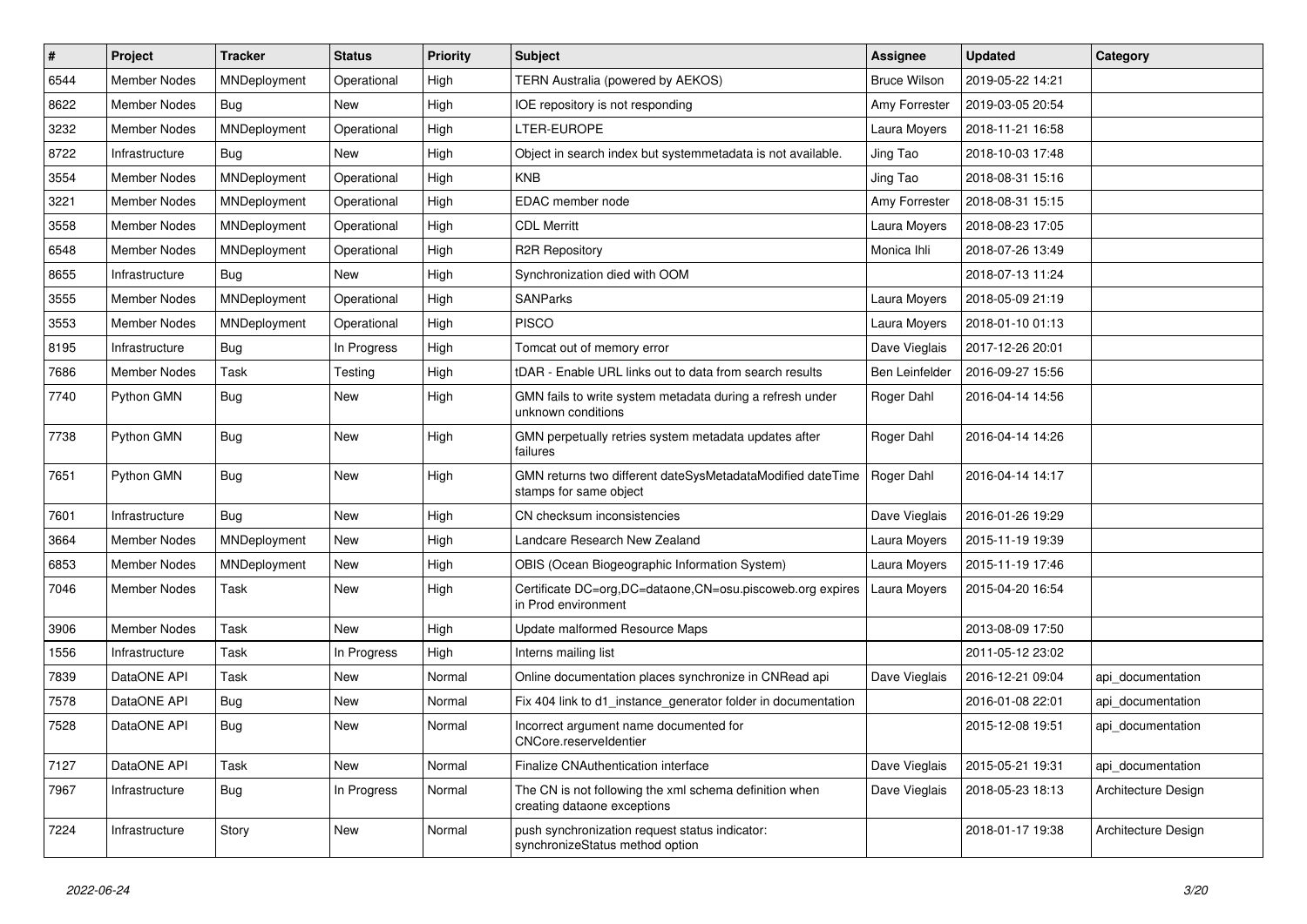| #    | Project        | <b>Tracker</b> | <b>Status</b> | <b>Priority</b> | <b>Subject</b>                                                                                                           | <b>Assignee</b> | <b>Updated</b>   | Category                      |
|------|----------------|----------------|---------------|-----------------|--------------------------------------------------------------------------------------------------------------------------|-----------------|------------------|-------------------------------|
| 7559 | Infrastructure | Story          | New           | Normal          | Develop plan for securing application passwords in the CN<br>stack                                                       | Dave Vieglais   | 2018-01-17 19:34 | Architecture Design           |
| 8061 | Infrastructure | Story          | New           | Normal          | develop queue-based processing system for the CN                                                                         | Rob Nahf        | 2018-01-17 19:00 | Architecture Design           |
| 8049 | Infrastructure | Story          | In Progress   | Normal          | Support synchronization of system metadata for unhosted<br>METADATA and RES_MAP objects                                  |                 | 2018-01-17 18:50 | Architecture Design           |
| 8107 | Infrastructure | Feature        | New           | Normal          | Improved Node Synchronization Feedback - Leveraging<br>MNRead.synchronizationFailed()                                    |                 | 2017-06-27 16:46 | Architecture Design           |
| 8046 | Infrastructure | Bug            | New           | Normal          | Mutable Member Nodes orphan unhosted objects                                                                             |                 | 2017-03-15 17:40 | Architecture Design           |
| 6499 | Infrastructure | Feature        | New           | Normal          | define and implement addFormat() method                                                                                  | Rob Nahf        | 2016-06-22 16:51 | Architecture Design           |
| 6754 | Infrastructure | Task           | New           | Normal          | Architecture API loose ends                                                                                              | Dave Vieglais   | 2015-01-13 18:54 | Architecture Design           |
| 2548 | Infrastructure | Story          | New           | Normal          | recasting untrusted certs to public poses accessibility<br>inconsistency to users                                        |                 | 2018-01-17 20:36 | Authentication, Authorization |
| 8109 | Infrastructure | Story          | New           | Normal          | Does authentication token need to include group information?                                                             | Dave Vieglais   | 2018-01-17 18:45 | Authentication, Authorization |
| 8234 | Infrastructure | Story          | New           | Normal          | Use University of Kansas ORCID membership to support<br>authentication in production environment                         | Dave Vieglais   | 2018-01-09 19:10 | Authentication, Authorization |
| 8238 | Infrastructure | Task           | New           | Normal          | Document contacts and procedure for using KU ORCID<br>membership API key                                                 | Dave Vieglais   | 2018-01-09 02:22 | Authentication, Authorization |
| 8237 | Infrastructure | Task           | New           | Normal          | Configure production environment to use new API key under<br>KU ORCID membership                                         | Dave Vieglais   | 2018-01-09 02:21 | Authentication, Authorization |
| 7358 | Infrastructure | Story          | In Progress   | Normal          | ContactSubject on NodeList must be valid D1 Idap entry                                                                   | Dave Vieglais   | 2016-12-21 09:05 | Authentication, Authorization |
| 2664 | Infrastructure | Task           | New           | Normal          | Create documentation for how transitivity is enacted for<br>authorization                                                | Matthew Jones   | 2014-10-01 20:47 | Authentication, Authorization |
| 3891 | Infrastructure | Task           | New           | Normal          | review vulnerability to BREACH attacks                                                                                   | Dave Vieglais   | 2013-08-07 15:01 | Authentication, Authorization |
| 2549 | Infrastructure | Task           | New           | Normal          | document the decision                                                                                                    | Matthew Jones   | 2012-03-27 22:03 | Authentication, Authorization |
| 8740 | <b>CN REST</b> | Bug            | New           | Normal          | CN resolve service returning 404 for some pids                                                                           |                 | 2019-01-22 18:41 | cn metacat                    |
| 7918 | <b>CN REST</b> | Bug            | New           | Normal          | SEAD object only partially synchronized - missing<br>autogen.2016092916012224122 document from<br>/var/metacat/documents | Dave Vieglais   | 2016-10-21 18:00 | cn metacat                    |
| 3768 | Infrastructure | Task           | New           | Normal          | Add canonical DataONE description paper to citing DataONE<br>web-page                                                    | Amber Budden    | 2013-05-16 22:20 | <b>Community Engagement</b>   |
| 6034 | Infrastructure | Task           | In Progress   | Normal          | d1 client cli CCI 2.0 support                                                                                            | Roger Dahl      | 2014-08-11 16:23 | d1 client cli                 |
| 925  | Infrastructure | Task           | New           | Normal          | Test for correct response to invalid input: CCI.ITK.FUSE-client                                                          |                 | 2011-10-31 20:32 | d1_client_ONEDrive            |
| 8855 | Infrastructure | Story          | New           | Normal          | Put the system metadata part ahead of the object part when<br>d1_client_r constructs the multipart                       | Matthew Jones   | 2019-11-22 18:29 | d1 client r                   |
| 8376 | Infrastructure | Feature        | New           | Normal          | Make the script file - insertOrUpdateObjectFormatList.sh (in<br>metacat cn buildout) change the user name automatically  | Jing Tao        | 2018-02-21 22:48 | d1_cn_buildout                |
| 7713 | Infrastructure | Story          | New           | Normal          | d1DebConfig.xml should be versioned in dataone-cn-os-core                                                                | Rob Nahf        | 2018-01-17 19:24 | d1_cn_buildout                |
| 7920 | Infrastructure | Story          | In Progress   | Normal          | migrate apache2 authorization rules from 2.2 conforming to 2.4                                                           | Dave Vieglais   | 2018-01-17 18:59 | d1 cn buildout                |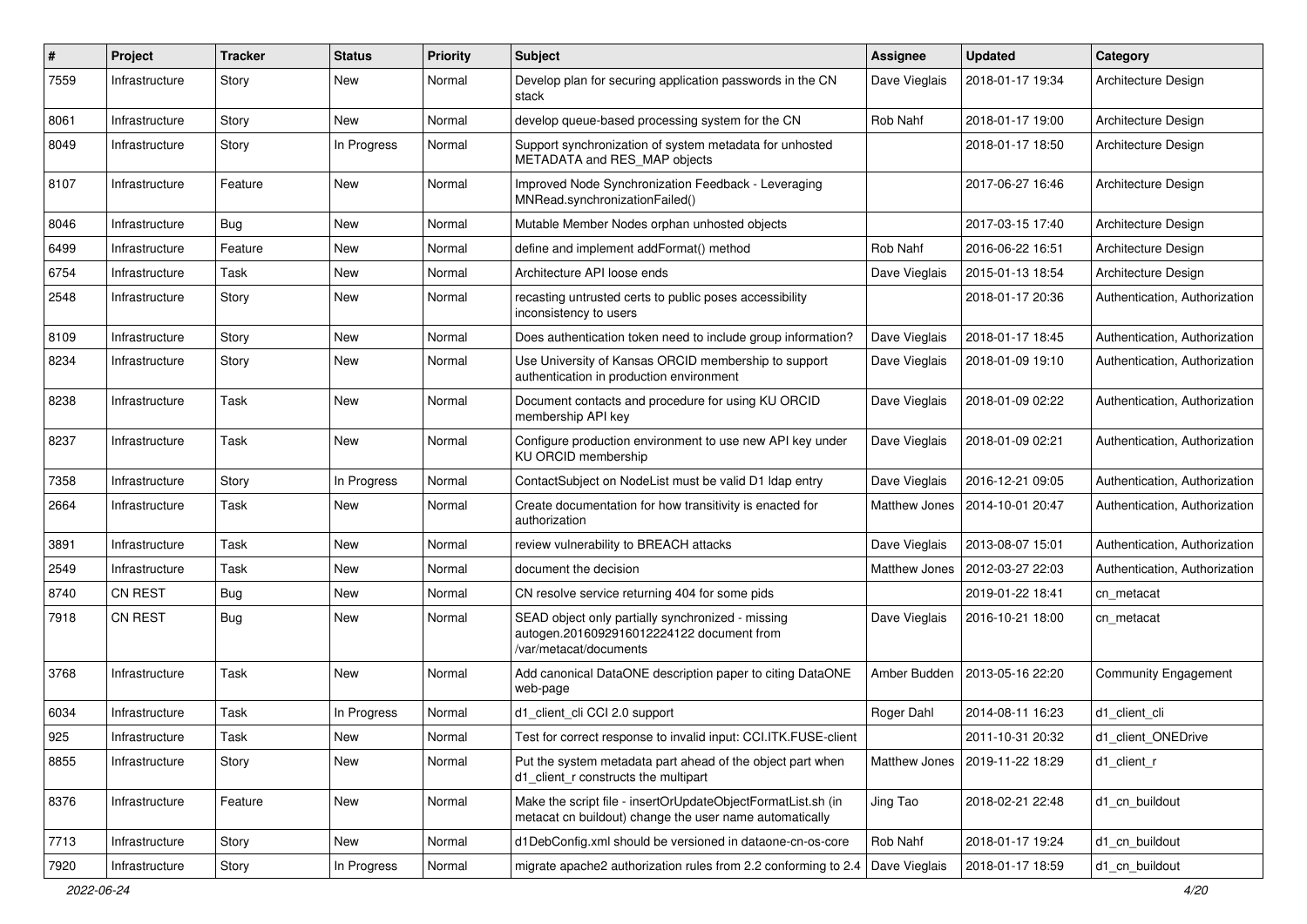| $\#$ | Project        | <b>Tracker</b> | <b>Status</b> | <b>Priority</b> | <b>Subject</b>                                                                                           | Assignee            | <b>Updated</b>   | Category              |
|------|----------------|----------------|---------------|-----------------|----------------------------------------------------------------------------------------------------------|---------------------|------------------|-----------------------|
| 3869 | Infrastructure | <b>Bug</b>     | <b>New</b>    | Normal          | wrong key set in portal/WEB-INF/client.xml                                                               | <b>Robert Waltz</b> | 2016-08-10 20:58 | d1 cn buildout        |
| 4142 | Infrastructure | Bug            | New           | Normal          | dataone-cn-processdaemon prerm needs to be reconfiguration<br>friendly                                   | <b>Robert Waltz</b> | 2016-08-10 20:58 | d1 cn buildout        |
| 6060 | Infrastructure | Bug            | <b>New</b>    | Normal          | dataone-cn-index install should fail if subtasks fail                                                    | <b>Robert Waltz</b> | 2016-08-10 20:58 | d1_cn_buildout        |
| 4129 | Infrastructure | Bug            | <b>New</b>    | Normal          | Only configure ufw ports for machines in xml configuration file                                          | <b>Robert Waltz</b> | 2016-08-10 20:47 | d1 cn buildout        |
| 6882 | Infrastructure | <b>Bug</b>     | New           | Normal          | after CN upgrade togglePortsAndReplication.sh missing                                                    | <b>Robert Waltz</b> | 2016-01-05 17:54 | d1_cn_buildout        |
| 6044 | Infrastructure | Bug            | New           | Normal          | Indexer needs port 5432 open to localhost during postinst                                                | <b>Robert Waltz</b> | 2015-01-06 18:17 | d1 cn buildout        |
| 5582 | Infrastructure | Bug            | New           | Normal          | xinetd not supported via debian install                                                                  | <b>Robert Waltz</b> | 2014-10-02 19:27 | d1 cn buildout        |
| 5137 | Infrastructure | Task           | <b>New</b>    | Normal          | Fix DataONE CA chain file location in cn-buildout                                                        | Chris Jones         | 2014-04-25 15:06 | d1 cn buildout        |
| 2896 | Infrastructure | Task           | New           | Normal          | Modify the admin DN in createObjectformat script per<br>environment                                      | Chris Jones         | 2012-10-05 14:23 | d1 cn buildout        |
| 2791 | Infrastructure | Task           | <b>New</b>    | Normal          | verify on dev machines                                                                                   | Dave Vieglais       | 2012-05-21 17:41 | d1 cn buildout        |
| 1226 | Infrastructure | Task           | New           | Normal          | Verify that cn buildout is using the hudson generated Metacat<br>war                                     |                     | 2011-01-13 14:57 | d1 cn buildout        |
| 4650 | Infrastructure | Story          | <b>New</b>    | Normal          | Allow MN to bias resolve to the authoritative MN                                                         | Rob Nahf            | 2018-01-17 20:00 | d1 cn common          |
| 7650 | Infrastructure | Story          | New           | Normal          | DAO for SystemMetadata changes the<br>SystemMetadata.replicationPolicy                                   | Rob Nahf            | 2018-01-17 19:31 | d1 cn common          |
| 8733 | CN REST        | Bug            | <b>New</b>    | Normal          | Exception handling in ForesiteResourceMap needs<br>improvement                                           | Jing Tao            | 2018-10-12 20:09 | d1_cn_index_processor |
| 7746 | <b>CN REST</b> | <b>Bug</b>     | In Progress   | Normal          | Node registration update fails when <contactsubject> spans<br/>multiple lines</contactsubject>           | Rob Nahf            | 2016-04-26 17:30 | d1 cn noderegistry    |
| 8307 | Infrastructure | Story          | <b>New</b>    | Normal          | Check node subject on node registration and subsequent calls                                             | Jing Tao            | 2018-02-06 20:06 | d1 cn node registry   |
| 3572 | Infrastructure | Bug            | <b>New</b>    | Normal          | LDAP not updated for Node when synchronized set to true                                                  | <b>Robert Waltz</b> | 2014-10-01 22:56 | d1 cn node registry   |
| 7489 | <b>CN REST</b> | <b>Bug</b>     | New           | Normal          | processing daemon common-logging misconfigured                                                           | <b>Robert Waltz</b> | 2016-01-21 17:18 | d1 cn process daemon  |
| 8771 | CN REST        | Story          | New           | Normal          | Issue with LDAP when updating `nodeReplicationPolicy`                                                    | Dave Vieglais       | 2019-03-05 19:43 | d1_cn_rest            |
| 8770 | <b>CN REST</b> | Story          | <b>New</b>    | Normal          | Issue with CN handling of encoded identifiers in object/ meta/<br>node/, others?                         | Jing Tao            | 2019-03-05 19:37 | d1_cn_rest            |
| 8698 | <b>CN REST</b> | <b>Bug</b>     | <b>New</b>    | Normal          | CN Performance degradation                                                                               |                     | 2018-09-13 21:05 | d1 cn rest            |
| 7903 | <b>CN REST</b> | Task           | New           | Normal          | Need to implement/support the default http methods - HEAD<br>and GET on all DataONE API (both cn and mn) | Jing Tao            | 2016-10-10 16:53 | d1 cn rest            |
| 8766 | Infrastructure | Feature        | In Progress   | Normal          | support server-side link checking for the 303 redirect url in the<br>resolve call                        | Rob Nahf            | 2019-05-31 15:16 | d1 cn service         |
| 7940 | Infrastructure | Story          | <b>New</b>    | Normal          | Retrieval of system metadata is too slow                                                                 | <b>Robert Waltz</b> | 2018-01-09 19:10 | d1 cn service         |
| 8103 | Infrastructure | Task           | New           | Normal          | Upgrade the postgresgl jdbc jar file on the cn context                                                   | Jing Tao            | 2017-06-02 20:56 | d1 cn service         |
| 8058 | Infrastructure | Feature        | <b>New</b>    | Normal          | Allow "upcoming" nodes to appear in the node list                                                        | <b>Robert Waltz</b> | 2017-04-03 18:33 | d1_cn_service         |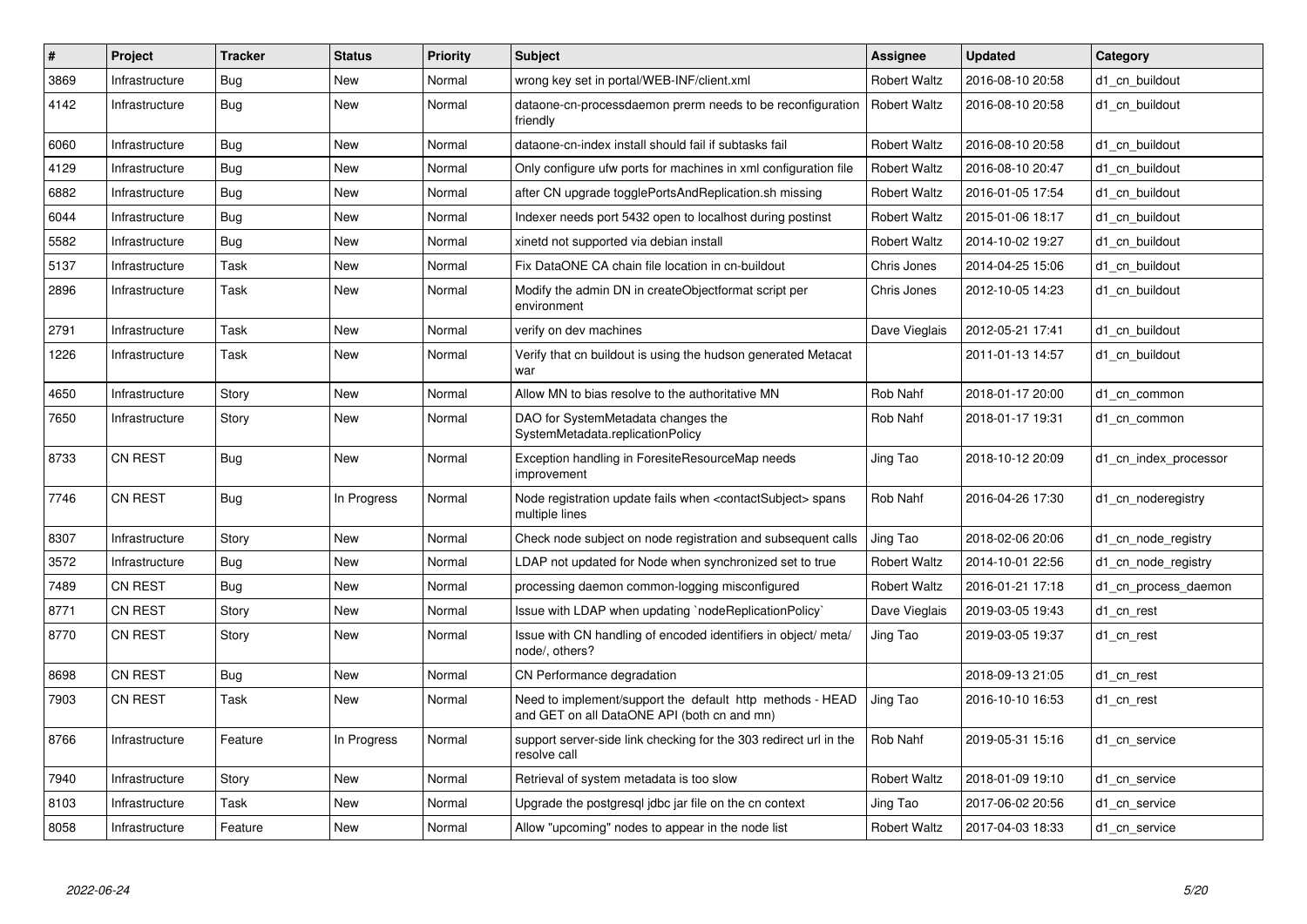| #    | Project                 | <b>Tracker</b> | <b>Status</b> | <b>Priority</b> | <b>Subject</b>                                                                                                                     | Assignee                 | Updated          | Category         |
|------|-------------------------|----------------|---------------|-----------------|------------------------------------------------------------------------------------------------------------------------------------|--------------------------|------------------|------------------|
| 4067 | Infrastructure          | <b>Bug</b>     | <b>New</b>    | Normal          | Validate Node stream in MultipartHttpServletRequest in<br>register and updateNodeCapabilities.                                     | <b>Robert Waltz</b>      | 2016-08-10 21:01 | d1 cn service    |
| 7371 | Infrastructure          | Bug            | New           | Normal          | A systemMetadata update that changes the formatID from<br>DATA to METADATA or RESOURCE_MAP will not upload the<br>object to the CN | <b>Robert Waltz</b>      | 2015-09-22 21:47 | d1_cn_service    |
| 7047 | Infrastructure          | Task           | <b>New</b>    | Normal          | Set user-agent in http request header for CN requests to<br>member nodes                                                           | <b>Robert Waltz</b>      | 2015-04-15 22:41 | d1 cn service    |
| 5145 | Infrastructure          | Feature        | <b>New</b>    | Normal          | Consider including cert subject(s) in NotAuthorized exceptions                                                                     | Chris Jones              | 2014-09-25 17:44 | d1_cn_service    |
| 4211 | Infrastructure          | <b>Bug</b>     | New           | Normal          | Potential race condition between archive and replication                                                                           | Chris Jones              | 2014-09-25 17:19 | d1 cn service    |
| 6250 | Infrastructure          | Task           | New           | Normal          | CN methods return 500 ServiceFailure when called with bogus<br>test data and without certificates                                  | Chris Jones              | 2014-08-29 18:59 | d1 cn service    |
| 6168 | Infrastructure          | Task           | New           | Normal          | CNAuthorization.setRightsHolder() returns 500 ServiceFailure                                                                       | Chris Jones              | 2014-08-29 16:01 | d1 cn service    |
| 6166 | Infrastructure          | Task           | <b>New</b>    | Normal          | CNRead.getChecksum() returns Content-Type of text/csv while<br>it should be an xml type                                            | Chris Jones              | 2014-08-29 15:04 | d1 cn service    |
| 1236 | Infrastructure          | Task           | <b>New</b>    | Normal          | Highly variable response times from cn.dataone.org                                                                                 |                          | 2011-01-17 16:34 | d1 cn service    |
| 4147 | Infrastructure          | Task           | In Progress   | Normal          | Modify d1_spatial_reporter.py to produce custom JSON output                                                                        | Chris<br><b>Brumgard</b> | 2014-03-31 17:41 | d1 cn tools      |
| 7910 | Infrastructure          | Task           | New           | Normal          | schema validation behavior                                                                                                         | Rob Nahf                 | 2018-01-18 02:41 | d1 common java   |
| 7832 | Infrastructure          | Story          | In Progress   | Normal          | migrate from JibX to JAXB for XML binding / codegen                                                                                | Rob Nahf                 | 2018-01-17 19:06 | d1 common java   |
| 8227 | Infrastructure          | Story          | In Progress   | Normal          | ExceptionHandler regurgitates long html pages into the<br>wrapping ServiceFailure message, which goes into CN log<br>files.        | Rob Nahf                 | 2018-01-09 19:10 | d1 common java   |
| 1647 | Java Client             | Task           | <b>New</b>    | Normal          | Update d1 common java ObjectFormatServiceImpl to include<br>addFormat()                                                            |                          | 2016-06-22 16:51 | d1 common java   |
| 7370 | Infrastructure          | Bug            | <b>New</b>    | Normal          | TypeFactory.convertTypeFromType does not use xmlValue<br>comparisons for Enum conversions                                          | Rob Nahf                 | 2015-09-21 16:07 | d1 common java   |
| 4660 | Java Client             | Task           | New           | Normal          | src/main/java has XML files                                                                                                        | <b>Robert Waltz</b>      | 2015-02-11 20:08 | d1 common java   |
| 6511 | Java Client             | Task           | <b>New</b>    | Normal          | remove the deprecated MultipartRequestHandler class from<br>d1 common java                                                         | Rob Nahf                 | 2015-02-11 20:04 | d1 common java   |
| 1554 | Java Client             | Task           | <b>New</b>    | Normal          | Create MockHttpClient for testing in d1 common java                                                                                | Rob Nahf                 | 2015-02-11 19:49 | d1_common_java   |
| 1555 | Java Client             | Task           | <b>New</b>    | Normal          | Modify TestSimpleMultipartEntity for use with MockHttpClient                                                                       | Rob Nahf                 | 2015-02-11 19:49 | d1 common java   |
| 7425 | <b>Python Libraries</b> | Task           | <b>New</b>    | Normal          | Replace httplib low level use in RestClient with the requests<br>library                                                           | Dave Vieglais            | 2016-03-25 02:03 | d1_common_python |
| 6026 | Infrastructure          | Task           | In Progress   | Normal          | d1 common CCI 2.0 support                                                                                                          | Roger Dahl               | 2014-08-01 15:49 | d1_common_python |
| 4125 | Infrastructure          | Task           | New           | Normal          | Mock up an informational section of the Member Node detail<br>view                                                                 | Chris Jones              | 2014-03-31 17:41 | d1 dashboard     |
| 4136 | Infrastructure          | Task           | In Progress   | Normal          | Make cosmetic changes to the distribution map                                                                                      | Chris Jones              | 2014-03-31 17:41 | d1 dashboard     |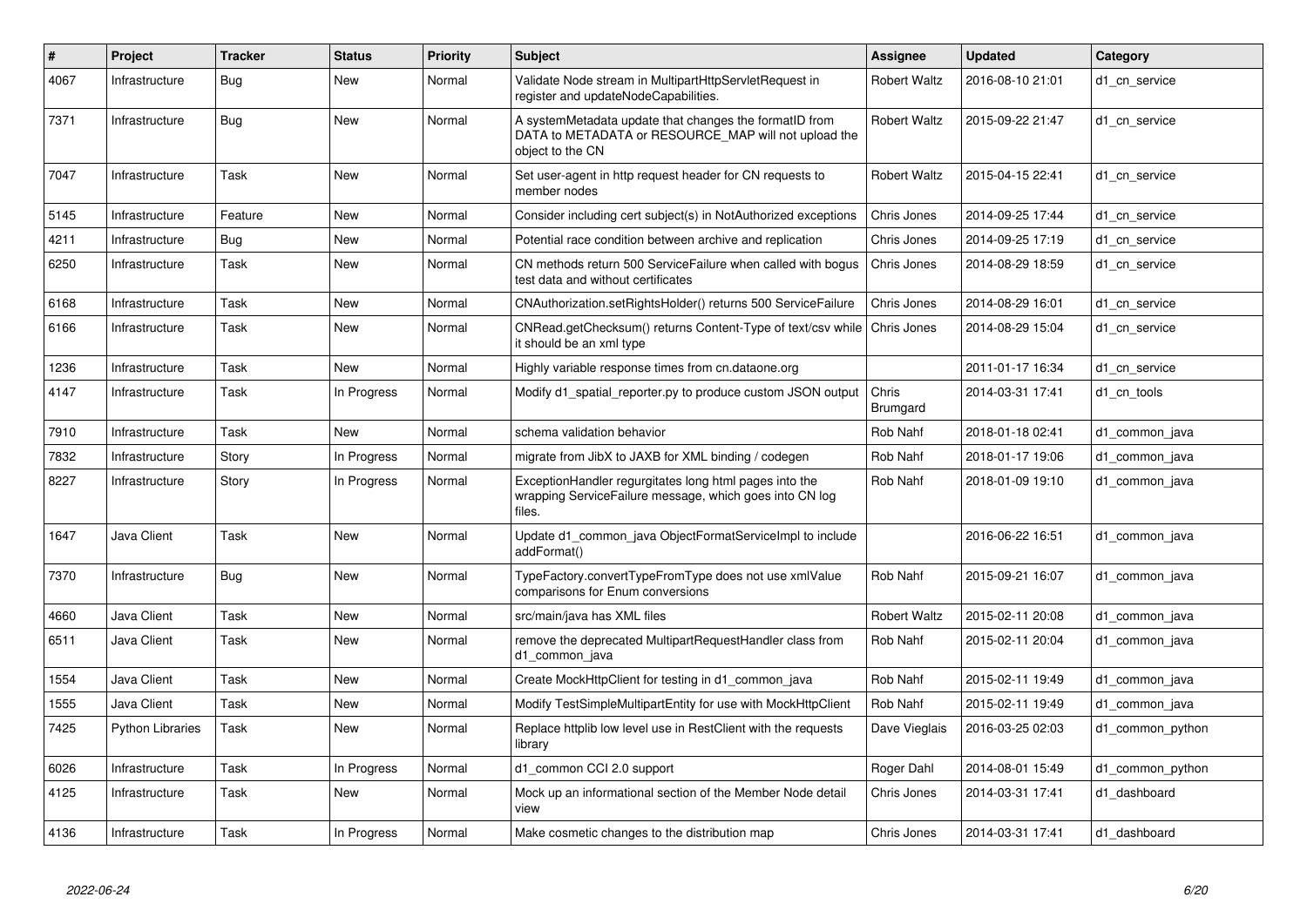| $\#$ | Project        | <b>Tracker</b> | <b>Status</b> | <b>Priority</b> | Subject                                                                                              | Assignee         | <b>Updated</b>   | Category            |
|------|----------------|----------------|---------------|-----------------|------------------------------------------------------------------------------------------------------|------------------|------------------|---------------------|
| 3978 | Infrastructure | Task           | In Progress   | Normal          | Add a CN reporting script that summarizes spatial data for the<br>dashboard                          | Chris Jones      | 2014-03-31 17:41 | d1 dashboard        |
| 4120 | Infrastructure | Task           | New           | Normal          | Display total data downloads in the SummaryView header                                               | Skye<br>Roseboom | 2014-03-31 17:41 | d1_dashboard        |
| 8630 | <b>CN REST</b> | Bug            | New           | Normal          | equivalentIdentity values use uppercase letters when the same<br>person subject values are lowercase |                  | 2018-06-26 14:15 | d1_identity_manager |
| 1073 | Infrastructure | Task           | <b>New</b>    | Normal          | Design client application authentication redirection approach                                        | Matthew Jones    | 2014-10-01 20:47 | d1_identity_manager |
| 8869 | Infrastructure | Story          | New           | Normal          | Equivalent identities show owning different amount of<br>packages.                                   | Jing Tao         | 2020-09-24 22:34 | d1 indexer          |
| 8850 | Infrastructure | Bug            | <b>New</b>    | Normal          | v2.3.11 RdfXmlSubprocessor /<br>HttpService.getDocumentBySeriesId can be wrong                       | Jing Tao         | 2019-11-06 18:32 | d1_indexer          |
| 8841 | Infrastructure | Story          | <b>New</b>    | Normal          | Solr Index processor don't parse the attributes on the<br>otherEntity on an EML object               | Jing Tao         | 2019-09-10 22:41 | d1_indexer          |
| 8837 | Infrastructure | Story          | <b>New</b>    | Normal          | Merge the changes from metacat's feature-project-indexing<br>branch to d1_cn_index_processor         | Jing Tao         | 2019-08-16 17:18 | d1_indexer          |
| 8086 | Infrastructure | Task           | In Progress   | Normal          | upgrade Spring dependencies                                                                          | Rob Nahf         | 2019-07-25 20:32 | d1_indexer          |
| 8780 | Infrastructure | Feature        | New           | Normal          | Develop support for DataCite 4.0 and 4.1 and 4.2                                                     | Dave Vieglais    | 2019-03-30 20:38 | d1 indexer          |
| 8779 | Infrastructure | Story          | New           | Normal          | ForesiteResourceMap performance issue                                                                | Rob Nahf         | 2019-03-25 18:48 | d1 indexer          |
| 8043 | Infrastructure | Bug            | New           | Normal          | The origin field for EML documents isn't properly extracted<br>when references are used              | Jing Tao         | 2019-02-12 18:45 | d1 indexer          |
| 8736 | Infrastructure | Story          | <b>New</b>    | Normal          | Decouple the index generator to the hazelcast system<br>metadata map                                 |                  | 2019-01-22 19:27 | d1_indexer          |
| 8758 | Infrastructure | Story          | <b>New</b>    | Normal          | Index replicationStatus field                                                                        | Jing Tao         | 2019-01-14 18:00 | d1_indexer          |
| 8738 | Infrastructure | Story          | In Progress   | Normal          | HZEventFilter performance decline with increased task queue                                          | Rob Nahf         | 2018-10-30 04:10 | d1_indexer          |
| 8735 | Infrastructure | Bug            | In Progress   | Normal          | NPE in IndexTask causes indexing job to fail                                                         | Rob Nahf         | 2018-10-18 18:33 | d1_indexer          |
| 8731 | Infrastructure | Bug            | New           | Normal          | Indexing solr client method is building query with too many<br>ORs, causing errors                   | Rob Nahf         | 2018-10-04 22:25 | d1 indexer          |
| 8702 | Infrastructure | Story          | <b>New</b>    | Normal          | <b>Indexing Refactor Strategy</b>                                                                    | Rob Nahf         | 2018-09-24 18:05 | d1_indexer          |
| 8703 | Infrastructure | Task           | <b>New</b>    | Normal          | test the cleaned up indexer in DEV                                                                   | Rob Nahf         | 2018-09-24 18:05 | d1_indexer          |
| 8363 | Infrastructure | Story          | New           | Normal          | indexer shutdown generates index tasks                                                               | Rob Nahf         | 2018-09-24 15:25 | d1 indexer          |
| 8686 | Infrastructure | Bug            | New           | Normal          | d1-index-task-processor failed with NPE                                                              | Rob Nahf         | 2018-08-24 01:35 | d1 indexer          |
| 8504 | Infrastructure | Story          | New           | Normal          | Support creation of data citation record from solr record                                            | Monica Ihli      | 2018-07-17 23:06 | d1 indexer          |
| 8571 | Infrastructure | <b>Bug</b>     | In Progress   | Normal          | IndexTool can't index a data object                                                                  | Jing Tao         | 2018-04-23 20:13 | d1_indexer          |
| 8570 | Infrastructure | Bug            | New           | Normal          | index task not generated for a newly synchronized object                                             | Jing Tao         | 2018-04-20 20:51 | d1_indexer          |
| 8536 | Infrastructure | Bug            | In Progress   | Normal          | resource Map update when metadata SID is used is not<br>indexed                                      | Rob Nahf         | 2018-04-12 20:55 | d1 indexer          |
| 8541 | Infrastructure | i Bug          | New           | Normal          | index shutdown threw exception                                                                       | Rob Nahf         | 2018-04-12 16:44 | d1_indexer          |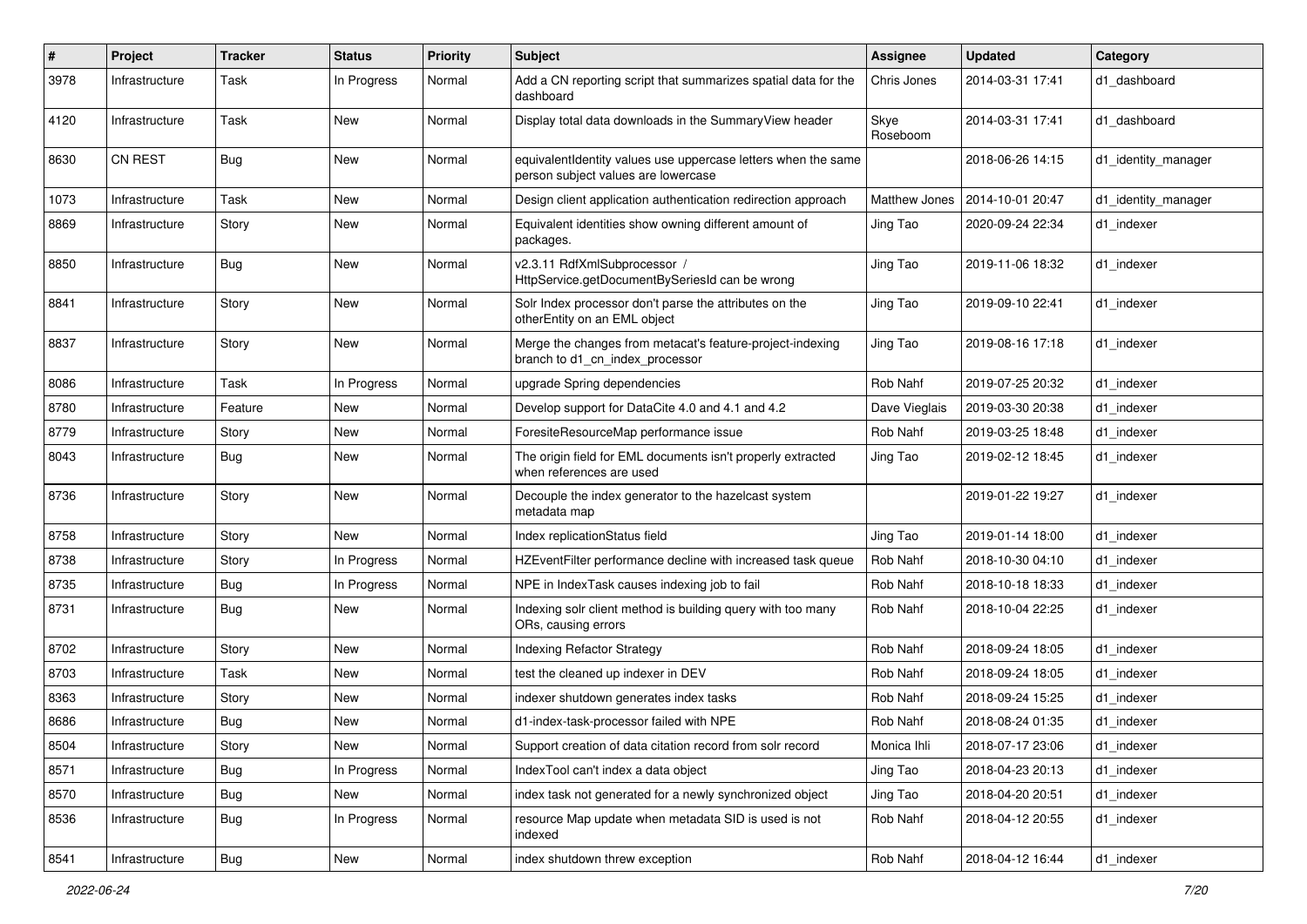| #    | Project        | <b>Tracker</b> | <b>Status</b> | <b>Priority</b> | Subject                                                                                                                  | <b>Assignee</b>    | <b>Updated</b>   | Category   |
|------|----------------|----------------|---------------|-----------------|--------------------------------------------------------------------------------------------------------------------------|--------------------|------------------|------------|
| 8540 | Infrastructure | Story          | New           | Normal          | interesting 15 minute Hazelcast timeout in IndexProcessor                                                                | Rob Nahf           | 2018-04-12 04:32 | d1 indexer |
| 8537 | Infrastructure | Story          | New           | Normal          | indexer doesn't populate SID-defined relationships unless new<br>resourceMap is submitted                                | Rob Nahf           | 2018-04-09 22:51 | d1_indexer |
| 8222 | Infrastructure | Task           | New           | Normal          | reindex all isotc211 content in production to reflect final<br>decisions from origin field mapping                       | Dave Vieglais      | 2018-03-22 16:56 | d1 indexer |
| 8361 | Infrastructure | Bug            | New           | Normal          | index processor throws unhandled NPE if task<br>systemMetadata is null                                                   | Rob Nahf           | 2018-03-22 16:54 | d1_indexer |
| 8470 | Infrastructure | Story          | New           | Normal          | Make the spring context of the d1_index_processor daemon<br>more configurable                                            | Jing Tao           | 2018-03-22 16:53 | d1_indexer |
| 8448 | Infrastructure | <b>Bug</b>     | New           | Normal          | d1_cn_index_tool doesn't reindex an pid from a given file                                                                | Jing Tao           | 2018-03-02 22:06 | d1_indexer |
| 4278 | Infrastructure | Story          | New           | Normal          | EML indexing - handle multiple temporalCoverage and<br>spatialCoverage elements                                          | Jing Tao           | 2018-01-17 20:04 | d1 indexer |
| 7668 | Infrastructure | Story          | <b>New</b>    | Normal          | Determine how indexing of data packages should work                                                                      | Jing Tao           | 2018-01-17 19:28 | d1_indexer |
| 8081 | Infrastructure | Story          | In Progress   | Normal          | develop federated broker configuration for indexing                                                                      | Rob Nahf           | 2018-01-17 18:46 | d1 indexer |
| 8084 | Infrastructure | Story          | New           | Normal          | determine the backup strategy for rabbitMQ                                                                               | Rob Nahf           | 2018-01-17 18:46 | d1 indexer |
| 8172 | Infrastructure | Story          | In Progress   | Normal          | investigate atomic updates for some solr updates                                                                         | Rob Nahf           | 2018-01-17 18:39 | d1 indexer |
| 8082 | Infrastructure | Story          | New           | Normal          | implement SolrCloudClient to replace HttpService to allow<br>concurrent updates of the solr index from differen machines | Rob Nahf           | 2018-01-09 19:10 | d1 indexer |
| 8182 | Infrastructure | Bug            | New           | Normal          | relationships defined using SIDs in resource maps don't stay<br>current                                                  | Rob Nahf           | 2017-09-12 00:13 | d1_indexer |
| 8093 | Infrastructure | Bug            | New           | Normal          | resource map index processing is inefficient (2sec / referenced<br>object)                                               | Rob Nahf           | 2017-05-10 20:00 | d1_indexer |
| 8080 | Infrastructure | Task           | In Progress   | Normal          | ioslate queue creation logic from processing logic from the<br>queue definition logic                                    | Rob Nahf           | 2017-05-09 22:55 | d1 indexer |
| 7570 | Infrastructure | Bug            | In Progress   | Normal          | Search UI requests cause Out of Memory Error                                                                             | Jing Tao           | 2017-04-26 21:01 | d1 indexer |
| 8079 | Infrastructure | Task           | In Progress   | Normal          | prototype durable task processing for d1_index_processor                                                                 | Rob Nahf           | 2017-04-26 05:45 | d1 indexer |
| 8078 | Infrastructure | Task           | New           | Normal          | standardize task serialization for language independence                                                                 | Rob Nahf           | 2017-04-25 22:39 | d1 indexer |
| 8066 | Infrastructure | Task           | New           | Normal          | Verify completeness of unit test<br>MetacatRdfXmlSubprocessorTest                                                        | Dave Vieglais      | 2017-04-11 23:47 | d1 indexer |
| 8052 | Infrastructure | Bug            | New           | Normal          | Geohashed value is incorrect                                                                                             | Peter<br>Slaughter | 2017-04-07 22:06 | d1_indexer |
| 7858 | Infrastructure | Bug            | New           | Normal          | Obsoleting a resource map clears the resourceMap field for<br>the obsoleted package                                      |                    | 2017-03-28 16:20 | d1_indexer |
| 6843 | Infrastructure | Task           | In Progress   | Normal          | Update the prov instance of the RdfXmlSubprocessor to index<br>renamed and inverse provenance properties                 | Chris Jones        | 2017-03-28 16:16 | d1_indexer |
| 7935 | Infrastructure | Task           | New           | Normal          | Use a dedicated hazelcast queue as the listener to generate<br>index task                                                | Jing Tao           | 2017-02-27 18:07 | d1 indexer |
| 7936 | Infrastructure | <b>Bug</b>     | New           | Normal          | Same pid with different status exists in the index task table                                                            | Jing Tao           | 2017-02-27 18:07 | d1 indexer |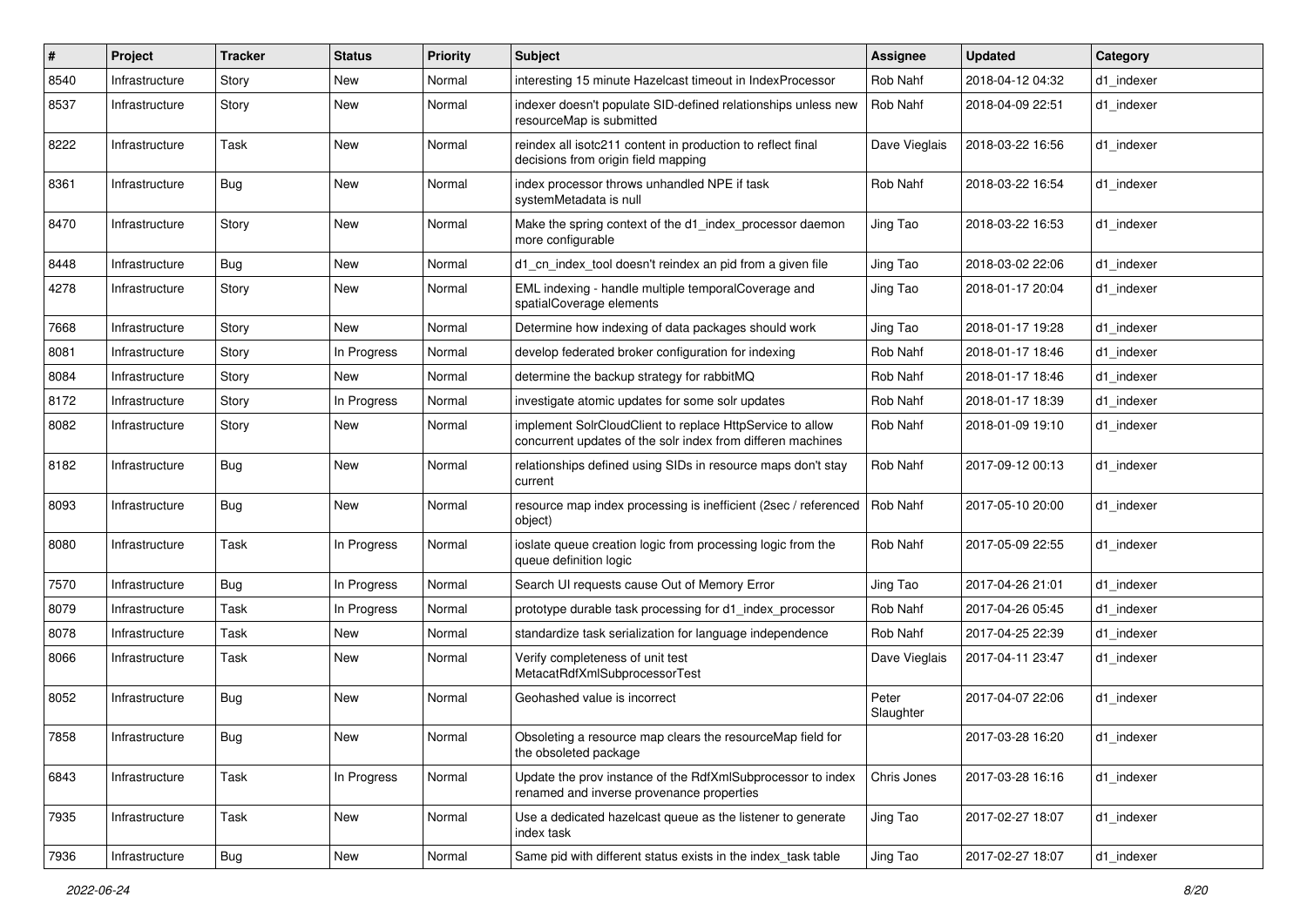| $\#$ | Project        | <b>Tracker</b> | <b>Status</b> | <b>Priority</b> | <b>Subject</b>                                                                                           | <b>Assignee</b>  | <b>Updated</b>   | Category          |
|------|----------------|----------------|---------------|-----------------|----------------------------------------------------------------------------------------------------------|------------------|------------------|-------------------|
| 7933 | Infrastructure | Bug            | <b>New</b>    | Normal          | d1-index-task-processor stops processing task queue                                                      | Jing Tao         | 2017-01-11 23:47 | d1 indexer        |
| 7407 | Infrastructure | Story          | In Progress   | Normal          | object formats in the d1 common java bootstrap list are<br>inconsistent with production                  | Dave Vieglais    | 2016-03-15 16:49 | d1 indexer        |
| 3624 | Infrastructure | Task           | Testing       | Normal          | Update CN index processing to support ESRI FGDC metadata<br>format                                       | Skye<br>Roseboom | 2013-03-05 23:27 | d1_indexer        |
| 3313 | Infrastructure | Task           | <b>New</b>    | Normal          | Configure indexer to handle inline eml data                                                              | Skye<br>Roseboom | 2012-10-08 21:01 | d1 indexer        |
| 8228 | Infrastructure | Bug            | <b>New</b>    | Normal          | Excessive replicas requested by integration test                                                         | Rob Nahf         | 2018-03-02 21:52 | d1_integration    |
| 6854 | Infrastructure | Feature        | In Progress   | Normal          | add testAssumptionFailure to run listener                                                                | Rob Nahf         | 2016-01-26 22:30 | d1 integration    |
| 2545 | Infrastructure | Task           | New           | Normal          | create d1 integration tests using for MN generate dentifier                                              | Rob Nahf         | 2014-10-02 17:54 | d1 integration    |
| 2956 | Infrastructure | Task           | In Progress   | Normal          | content-checking tests for MNs entering an environment                                                   | Rob Nahf         | 2014-10-01 22:04 | d1 integration    |
| 3907 | Infrastructure | Task           | New           | Normal          | MN Integration Test - verify system metadata returned<br>matches expected                                | Rob Nahf         | 2013-08-09 18:48 | d1 integration    |
| 3757 | Infrastructure | Task           | <b>New</b>    | Normal          | Verify Log reporting in MN Tester                                                                        | <b>Rob Nahf</b>  | 2013-05-10 17:42 | d1_integration    |
| 907  | Infrastructure | Task           | In Progress   | Normal          | unify d1 integration for multiple environments and test<br>languages                                     | <b>Rob Nahf</b>  | 2012-10-16 21:34 | d1 integration    |
| 8854 | Infrastructure | Story          | <b>New</b>    | Normal          | Put the system metadata part ahead of the object part when<br>d1 libclient java constructs the multipart | Jing Tao         | 2019-11-22 18:25 | d1 libclient java |
| 7432 | Java Client    | Bug            | In Progress   | Normal          | Java Client does not support idFilter for v2 release                                                     | Rob Nahf         | 2019-06-14 18:47 | d1 libclient java |
| 8230 | Infrastructure | Task           | <b>New</b>    | Normal          | review bouncy castle version                                                                             | Rob Nahf         | 2018-03-02 21:48 | d1 libclient java |
| 6850 | Java Client    | Story          | <b>New</b>    | Normal          | automate Java Client releases                                                                            | Rob Nahf         | 2018-01-17 19:42 | d1 libclient java |
| 8044 | Infrastructure | Story          | <b>New</b>    | Normal          | certificate manager should check expiration of CAs it loads into<br>the trust manager.                   | <b>Rob Nahf</b>  | 2018-01-09 19:10 | d1 libclient java |
| 8045 | Infrastructure | Bug            | <b>New</b>    | Normal          | certificateLocation not seeming to be utilized                                                           | Rob Nahf         | 2017-03-14 20:45 | d1_libclient_java |
| 1648 | Java Client    | Task           | <b>New</b>    | Normal          | Update d1 libclient java ObjectFormatCache to include<br>addFormat()                                     |                  | 2016-06-22 16:51 | d1 libclient java |
| 7822 | Infrastructure | Task           | <b>New</b>    | Normal          | Should we configure clients to use Expect 100-Continue<br>header in 1.1 requests                         | Rob Nahf         | 2016-06-03 19:46 | d1 libclient java |
| 7523 | Infrastructure | Bug            | In Progress   | Normal          | D1Client no longer updates stale NodeList                                                                | Rob Nahf         | 2016-04-19 22:27 | d1_libclient_java |
| 7538 | Infrastructure | Task           | <b>New</b>    | Normal          | look at nodeFactory in how it builds mock CNodes                                                         | Rob Nahf         | 2015-12-10 17:03 | d1_libclient_java |
| 7537 | Infrastructure | Task           | <b>New</b>    | Normal          | add nodelist refreshes to NodeLocator classes                                                            | Rob Nahf         | 2015-12-10 16:59 | d1_libclient_java |
| 7389 | Java Client    | Task           | Testing       | Normal          | V2 D1Object fails to download V1 content                                                                 | Chris Jones      | 2015-09-28 17:50 | d1_libclient_java |
| 7322 | Java Client    | Bug            | Testing       | Normal          | D1Object stores data in memory, causes out of memory errors                                              | Chris Jones      | 2015-08-28 00:15 | d1_libclient_java |
| 7312 | Java Client    | Feature        | New           | Normal          | Restart connection manager                                                                               |                  | 2015-08-24 17:24 | d1 libclient java |
| 7120 | Java Client    | Task           | Testing       | Normal          | Fix DataPackage.insertRelationship() to handle any URI for<br>external identifiers                       | Chris Jones      | 2015-06-04 21:48 | d1 libclient java |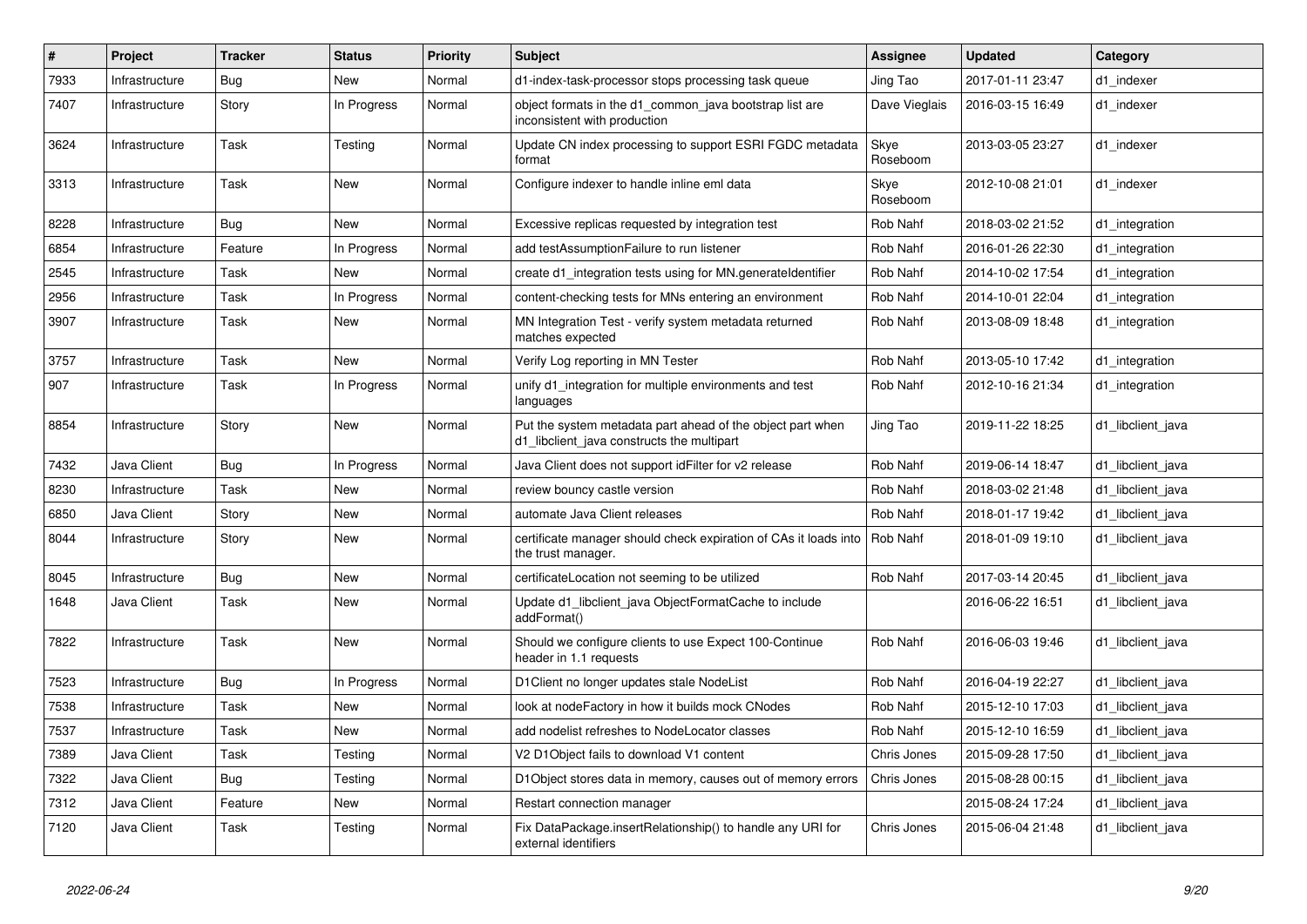| #    | Project                 | <b>Tracker</b> | <b>Status</b> | <b>Priority</b> | <b>Subject</b>                                                                                                          | <b>Assignee</b>     | <b>Updated</b>   | Category            |
|------|-------------------------|----------------|---------------|-----------------|-------------------------------------------------------------------------------------------------------------------------|---------------------|------------------|---------------------|
| 6369 | Java Client             | Feature        | In Progress   | Normal          | ResourceMapFactory.parseResourceMap does not return<br>aggregated resources                                             | Rob Nahf            | 2015-02-11 20:56 | d1 libclient java   |
| 2968 | Java Client             | Bug            | New           | Normal          | cn.getFormat() doesn't use cn associated with the CNode<br>object                                                       | Rob Nahf            | 2015-02-11 20:56 | d1 libclient java   |
| 3721 | Java Client             | Task           | In Progress   | Normal          | add resource map validation routine to libclient java                                                                   | Rob Nahf            | 2015-02-11 20:42 | d1 libclient java   |
| 3057 | Java Client             | Task           | In Progress   | Normal          | retest CLOSE WAIT issue once the lib client is complete.                                                                | Rob Nahf            | 2015-02-11 19:52 | d1 libclient java   |
| 7123 | <b>Python Libraries</b> | Task           | New           | Normal          | Send Authorization header carrying authentication token                                                                 | Roger Dahl          | 2016-04-21 22:37 | d1 libclient python |
| 7181 | Python Libraries        | Task           | In Progress   | Normal          | add d1 libclient python implementation                                                                                  | Dave Vieglais       | 2016-04-21 22:37 | d1 libclient python |
| 7299 | <b>Python Libraries</b> | Bug            | New           | Normal          | SolrConnection fails if persistent property is not set to True                                                          | Roger Dahl          | 2016-04-20 19:45 | d1_libclient_python |
| 7427 | <b>Python Libraries</b> | Task           | New           | Normal          | adjust API signatures in python libraries                                                                               | Dave Vieglais       | 2016-03-25 01:11 | d1_libclient_python |
| 7298 | Python Libraries        | Bug            | New           | Normal          | escapeQueryTerm should be a module method not a class<br>method                                                         | Dave Vieglais       | 2015-08-18 15:06 | d1_libclient_python |
| 6033 | Infrastructure          | Task           | In Progress   | Normal          | d1_libclient_python CCI 2.0 support                                                                                     | Roger Dahl          | 2014-08-11 16:22 | d1 libclient python |
| 8657 | Log Reporting           | Bug            | New           | Normal          | Log aggregation service not recording logs for the MNs -<br>urn:node:TDAR and urn:node:OTS_NDC                          |                     | 2018-07-16 21:36 | d1_log_aggregation  |
| 8604 | Infrastructure          | Task           | New           | Normal          | Update the static IP lists for robots etc                                                                               | Dave Vieglais       | 2018-06-07 20:56 | d1_log_aggregation  |
| 8603 | Infrastructure          | Bug            | New           | Normal          | log aggregation incorrectly assigning location information                                                              | Dave Vieglais       | 2018-06-07 20:52 | d1_log_aggregation  |
| 8602 | Infrastructure          | Story          | New           | Normal          | Log aggregation and augmentation process mid 2018 updates                                                               | Dave Vieglais       | 2018-06-07 20:49 | d1_log_aggregation  |
| 6056 | Infrastructure          | Story          | New           | Normal          | remove log aggregation processing from d1-processing Linux<br>service                                                   | Dave Vieglais       | 2018-01-17 19:55 | d1_log_aggregation  |
| 6513 | Infrastructure          | Story          | New           | Normal          | Create a Local Cache of all Membernode log records on the<br>single master CN                                           | Dave Vieglais       | 2018-01-17 19:49 | d1_log_aggregation  |
| 8022 | Infrastructure          | Story          | New           | Normal          | d1_log_aggregation has different version of Hazelcast than the<br>rest of CN stack. Hazelcast version very out of date. | Rob Nahf            | 2018-01-09 19:10 | d1_log_aggregation  |
| 7688 | Infrastructure          | Bug            | New           | Normal          | LogAggregation unable to change BaseURLs upon<br>updateNodeCapabilities notification                                    | Dave Vieglais       | 2018-01-02 12:02 | d1_log_aggregation  |
| 7868 | Infrastructure          | Bug            | New           | Normal          | potential gaps between log harvests                                                                                     | Rob Nahf            | 2017-03-23 15:40 | d1_log_aggregation  |
| 7702 | Log Reporting           | Task           | New           | Normal          | abnormal strings in ipAddress field of solr                                                                             | <b>Robert Waltz</b> | 2016-06-22 17:18 | d1_log_aggregation  |
| 7682 | Log Reporting           | Task           | New           | Normal          | Sluggish Purging Read Event Cache                                                                                       |                     | 2016-03-17 15:02 | d1_log_aggregation  |
| 7104 | Infrastructure          | Task           | New           | Normal          | Event index reindexing shouldn't require re-harvest from MNs                                                            |                     | 2015-07-09 15:34 | d1_log_aggregation  |
| 6514 | Infrastructure          | Task           | New           | Normal          | Reharvest all Records to build initial cache                                                                            | <b>Robert Waltz</b> | 2015-01-13 15:56 | d1_log_aggregation  |
| 1873 | Infrastructure          | Feature        | New           | Normal          | Postproccessing tool for log reporting                                                                                  |                     | 2014-10-02 17:06 | d1_log_aggregation  |
| 8791 | Infrastructure          | Story          | New           | Normal          | Complete deprecation of ONEMercury interface                                                                            | Rob Nahf            | 2019-05-01 14:00 | d1_mercury          |
| 8105 | Infrastructure          | Task           | New           | Normal          | Remove dataone-mercury from production CNs                                                                              | Jing Tao            | 2018-03-02 22:17 | d1_mercury          |
| 3122 | Infrastructure          | <b>Bug</b>     | In Progress   | Normal          | asterisk in search term                                                                                                 | Skye<br>Roseboom    | 2014-10-02 18:02 | d1_mercury          |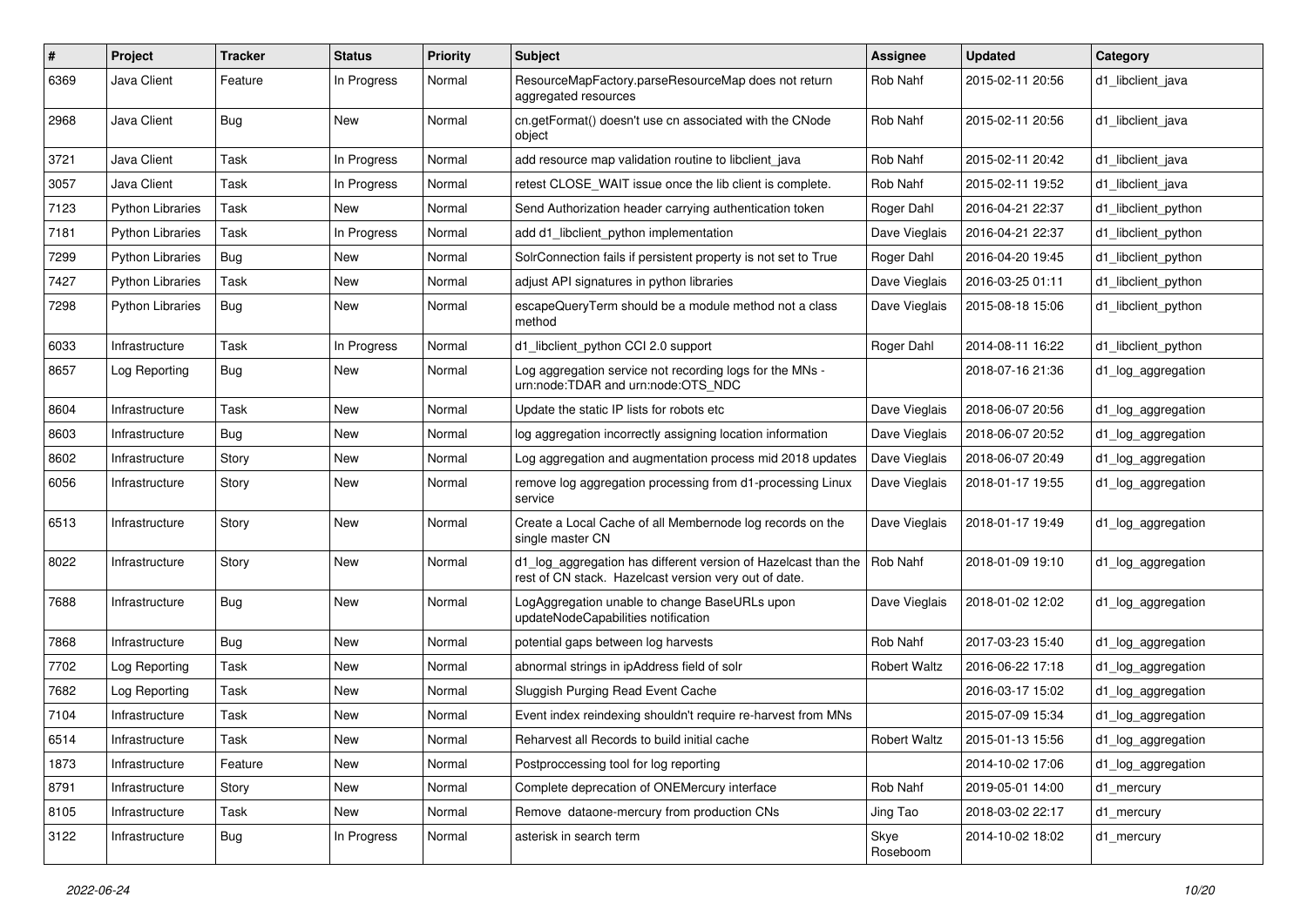| $\#$ | Project        | <b>Tracker</b> | <b>Status</b> | <b>Priority</b> | <b>Subject</b>                                                                                                                  | <b>Assignee</b>     | <b>Updated</b>   | Category          |
|------|----------------|----------------|---------------|-----------------|---------------------------------------------------------------------------------------------------------------------------------|---------------------|------------------|-------------------|
| 3328 | Infrastructure | Task           | New           | Normal          | Enable a data preview from the search results page                                                                              | Chris Jones         | 2012-10-23 19:34 | d1_mercury        |
| 3099 | Infrastructure | Decision       | New           | Normal          | ONE-Mercury display of data set citation                                                                                        | Dave Vieglais       | 2012-07-23 21:24 | d1_mercury        |
| 1227 | Infrastructure | Task           | New           | Normal          | configure Hudson to build Mercury for deployment to a CN                                                                        | Dave Vieglais       | 2011-01-13 15:16 | d1_mercury        |
| 8155 | Infrastructure | Story          | In Progress   | Normal          | Ensure GMN fully supports the Package API                                                                                       | Roger Dahl          | 2018-01-17 18:43 | d1 mn GMN         |
| 2642 | Infrastructure | Task           | In Progress   | Normal          | Try installing GMN according to the setup instructions                                                                          | Andrew Pippin       | 2012-07-06 16:25 | d1 mn GMN         |
| 2035 | Infrastructure | Task           | New           | Normal          | Design nagios system for monitoring CN locations                                                                                | Nick Outin          | 2014-09-24 18:29 | d1_monitor        |
| 2492 | Infrastructure | Task           | New           | Normal          | Add status page for given {pid}                                                                                                 | Ben Leinfelder      | 2012-03-15 02:02 | d1 monitor        |
| 2169 | Infrastructure | Task           | In Progress   | Normal          | Design content and layout for status page                                                                                       | Dave Vieglais       | 2012-03-14 20:40 | d1 monitor        |
| 8860 | <b>CN REST</b> | Bug            | New           | Normal          | /token endpoint doesn't set a content-type and character<br>encoding                                                            |                     | 2020-02-29 01:00 | d1_portal         |
| 8724 | Infrastructure | Bug            | New           | Normal          | index out of bounds error in PortalCertificateManager                                                                           | Rob Nahf            | 2018-10-02 19:11 | d1_portal         |
| 8102 | Infrastructure | Task           | New           | Normal          | Upgrade postgresql jdbc jar file on Portal                                                                                      | Jing Tao            | 2017-06-02 20:53 | d1_portal         |
| 8364 | CN REST        | Story          | In Progress   | Normal          | Ensure portal uses correct X509 certificates                                                                                    |                     | 2019-05-21 12:57 | d1 portal servlet |
| 8469 | <b>CN REST</b> | Task           | In Progress   | Normal          | evaluate if ORCID API will continue to work after 1.2 is<br>deprecated                                                          | Jing Tao            | 2018-03-22 16:54 | d1 portal servlet |
| 8123 | Infrastructure | Bug            | Testing       | Normal          | portal hazelcast client should load config directly from xml                                                                    | Rob Nahf            | 2017-12-26 18:20 | d1 portal servlet |
| 8069 | Infrastructure | Bug            | New           | Normal          | Name from ORCID incorrectly parsed                                                                                              | Ben Leinfelder      | 2017-04-12 20:28 | d1 portal servlet |
| 7884 | Infrastructure | Task           | New           | Normal          | CN portal log is misconfigured                                                                                                  | Rob Nahf            | 2016-09-09 20:18 | d1 portal servlet |
| 8739 | Infrastructure | Task           | In Progress   | Normal          | Attempting to set ulimit results in error on UCSB systems                                                                       | Jing Tao            | 2018-11-08 15:10 | d1_process_daemon |
| 8161 | Infrastructure | Bug            | New           | Normal          | d1-processing Out of Memory Error                                                                                               | Dave Vieglais       | 2018-02-20 16:19 | d1_process_daemon |
| 5321 | Infrastructure | Bug            | New           | Normal          | Multiple Hazelcast Client connections to same storage<br>instance                                                               | <b>Robert Waltz</b> | 2016-08-10 20:58 | d1_process_daemon |
| 8856 | Infrastructure | Story          | New           | Normal          | Put the system metadata part ahead of the object part when<br>d1_client_python constructs the multipart                         |                     | 2019-11-22 18:31 | d1_python         |
| 8642 | Infrastructure | Bug            | New           | Normal          | Replication tasks apparently not deleted from backing store in<br>a timely fashion                                              | Dave Vieglais       | 2018-07-05 12:11 | d1_replication    |
| 8641 | Infrastructure | Bug            | New           | Normal          | Any change to SystemMetadata causes a new replication task<br>to be generated without consideration of the object replicability | Chris Jones         | 2018-07-04 12:28 | d1_replication    |
| 8640 | Infrastructure | Bug            | <b>New</b>    | Normal          | Replication includes "down" nodes as replication targets                                                                        | Chris Jones         | 2018-07-04 11:29 | d1 replication    |
| 8639 | Infrastructure | Story          | New           | Normal          | Replication performance is too slow to service demand                                                                           | Chris Jones         | 2018-07-04 11:18 | d1 replication    |
| 8162 | Infrastructure | Story          | New           | Normal          | Replication tasks can contain stale potential target nodes                                                                      | Rob Nahf            | 2018-03-02 21:47 | d1_replication    |
| 4463 | Infrastructure | Story          | In Progress   | Normal          | Incorporate Node Replication Policy into replication processing                                                                 | Rob Nahf            | 2018-01-17 20:03 | d1_replication    |
| 6377 | Infrastructure | Story          | In Progress   | Normal          | Review CNode initialization in ReplicationManager - it doesn't<br>use local CN reference                                        | Rob Nahf            | 2018-01-17 19:52 | d1_replication    |
| 8196 | Infrastructure | <b>Bug</b>     | New           | Normal          | Duplicated replicas in the system metadata                                                                                      | Jing Tao            | 2017-10-18 17:19 | d1_replication    |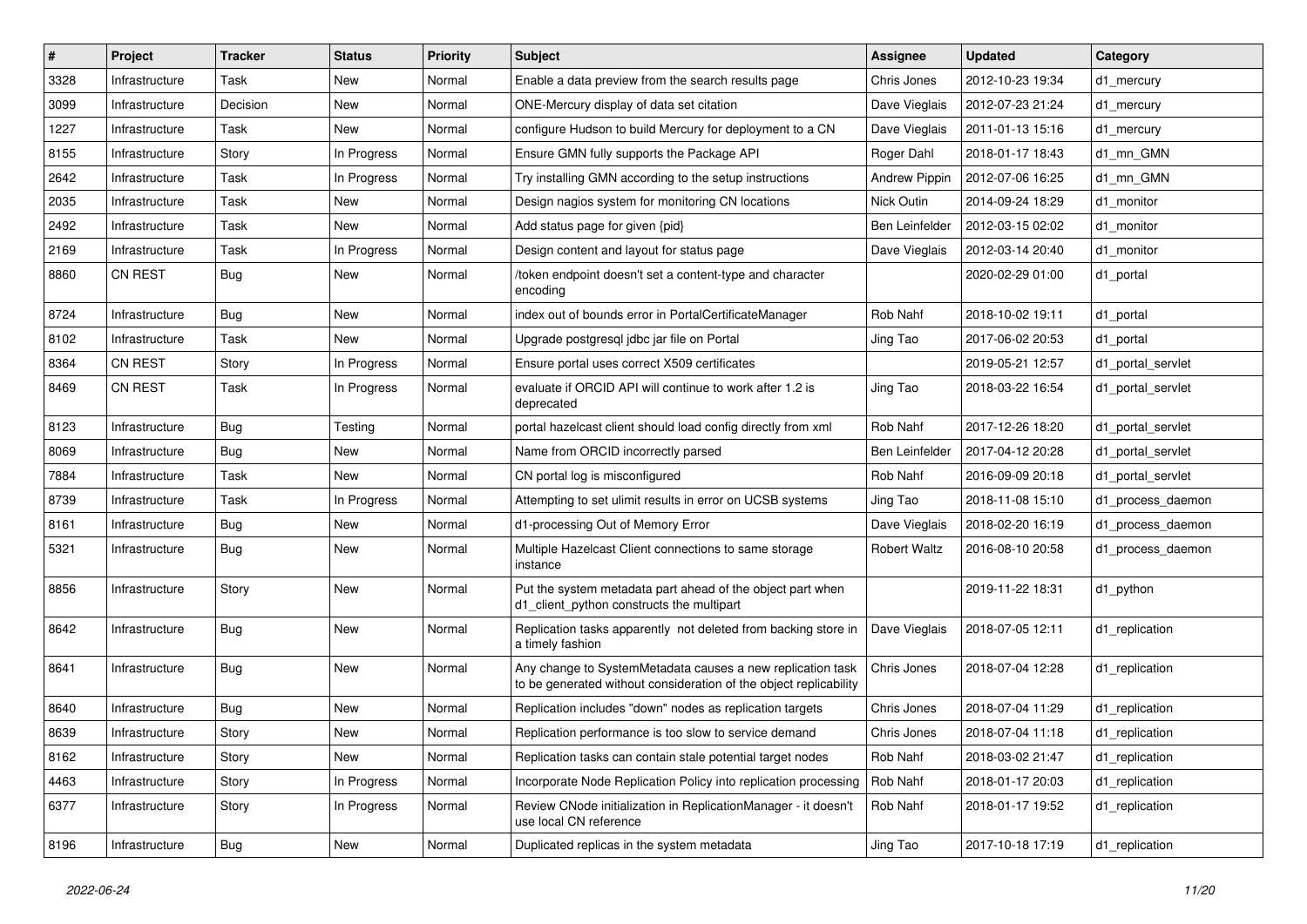| #    | Project        | <b>Tracker</b> | <b>Status</b> | <b>Priority</b> | Subject                                                                                                                     | <b>Assignee</b>     | <b>Updated</b>   | Category               |
|------|----------------|----------------|---------------|-----------------|-----------------------------------------------------------------------------------------------------------------------------|---------------------|------------------|------------------------|
| 6375 | Infrastructure | Task           | In Progress   | Normal          | Refactor out dependency on a working CN                                                                                     | Rob Nahf            | 2016-06-22 16:53 | d1 replication         |
| 6372 | Infrastructure | Task           | In Progress   | Normal          | rehabilitate ReplicationManager "unit" tests                                                                                | Rob Nahf            | 2016-06-22 16:53 | d1 replication         |
| 6378 | Infrastructure | Task           | Testing       | Normal          | code up the new strategy                                                                                                    | Rob Nahf            | 2016-06-22 16:53 | d1_replication         |
| 6376 | Infrastructure | Task           | New           | Normal          | test the new strategy against working ReplicationManager test                                                               | Rob Nahf            | 2016-06-22 16:53 | d1 replication         |
| 7178 | Infrastructure | Bug            | New           | Normal          | duplicate replica information on mn-demo-5                                                                                  | <b>Robert Waltz</b> | 2015-07-01 20:14 | d1 replication         |
| 4038 | Infrastructure | Feature        | New           | Normal          | change default replication implementation                                                                                   | Matthew Jones       | 2014-10-01 21:26 | d1 replication         |
| 2585 | Infrastructure | Task           | In Progress   | Normal          | Update Use Case 09                                                                                                          | Skye<br>Roseboom    | 2014-09-11 15:47 | d1 replication         |
| 8777 | <b>CN REST</b> | Task           | New           | Normal          | Configure CN to audit objects greater than 1GB                                                                              | Chris Jones         | 2019-03-13 20:50 | d1_replication_auditor |
| 8778 | <b>CN REST</b> | Task           | New           | Normal          | Ensure SystemMetadata replica auditing updates are saved<br>and broadcast                                                   | Chris Jones         | 2019-03-12 16:54 | d1 replication auditor |
| 8776 | <b>CN REST</b> | Task           | New           | Normal          | Set valid replica status to completed                                                                                       | Chris Jones         | 2019-03-12 15:57 | d1_replication_auditor |
| 8756 | <b>CN REST</b> | Story          | New           | Normal          | Ensure replica auditor is effective                                                                                         | Chris Jones         | 2019-01-15 21:00 | d1 replication auditor |
| 8757 | <b>CN REST</b> | Story          | New           | Normal          | Fix getChecksum() in MNAuditTask to use dynamic checksum<br>algorithms                                                      | Chris Jones         | 2019-01-14 19:48 | d1 replication auditor |
| 8582 | CN REST        | Story          | New           | Normal          | Replica Auditing service is throwing errors                                                                                 | Jing Tao            | 2019-01-14 16:40 | d1 replication auditor |
| 8108 | Infrastructure | Support        | New           | Normal          | Must determine the state of replication auditing for when<br>replicas on non-functioning MNs are still reported as complete | Dave Vieglais       | 2017-06-06 17:56 | d1_replication_auditor |
| 4188 | Infrastructure | Story          | In Progress   | Normal          | dataone Exception definition and implementation requires<br>clarification                                                   | Dave Vieglais       | 2018-01-17 20:05 | d1_schemas             |
| 4189 | Infrastructure | Task           | In Progress   | Normal          | Update dataoneErrors.xsd to match the documentation                                                                         | Dave Vieglais       | 2017-01-14 00:24 | d1_schemas             |
| 2827 | Infrastructure | Task           | In Progress   | Normal          | nesting groups requires schema change*                                                                                      | Dave Vieglais       | 2015-06-25 22:00 | d1 schemas             |
| 8864 | <b>CN REST</b> | Story          | New           | Normal          | Sychronization does not register authoritative replica entry<br>correctly                                                   | Jing Tao            | 2020-06-19 21:59 | d1_synchronization     |
| 8851 | Infrastructure | Story          | New           | Normal          | CN sends error doc with "pid" to v2 endpoint                                                                                | Jing Tao            | 2019-11-06 22:31 | d1_synchronization     |
| 8827 | Infrastructure | <b>Bug</b>     | New           | Normal          | synchronization doesn't update dateSystemMetadataModified<br>if that's the only field that changed                          | Rob Nahf            | 2019-07-11 21:26 | d1 synchronization     |
| 8783 | Infrastructure | Bug            | New           | Normal          | synchronization re-created 26k map entries in<br>SyncQueueFacade.nodeIdRoundRobin                                           | Rob Nahf            | 2019-04-02 20:10 | d1 synchronization     |
| 8737 | Infrastructure | Story          | New           | Normal          | Submitters and rights-holders with group permissions can't be<br>granted authorization when the sync process validates sid  | Jing Tao            | 2018-11-28 17:12 | d1_synchronization     |
| 8573 | Infrastructure | <b>Bug</b>     | In Progress   | Normal          | changing accessPolicies and rightHolders down the line of<br>series can cause improper sync failures                        | Rob Nahf            | 2018-05-03 21:52 | d1_synchronization     |
| 8514 | Infrastructure | Task           | New           | Normal          | deploy new Metacat / synchronization slows down because of<br>increased cn.create times                                     | Rob Nahf            | 2018-03-22 17:07 | d1_synchronization     |
| 8106 | Infrastructure | <b>Bug</b>     | Testing       | Normal          | Difficulty Distinguishing Between Different Kinds of Failed Sync<br>"Not Found" Error Messages                              | Rob Nahf            | 2018-02-20 16:57 | d1_synchronization     |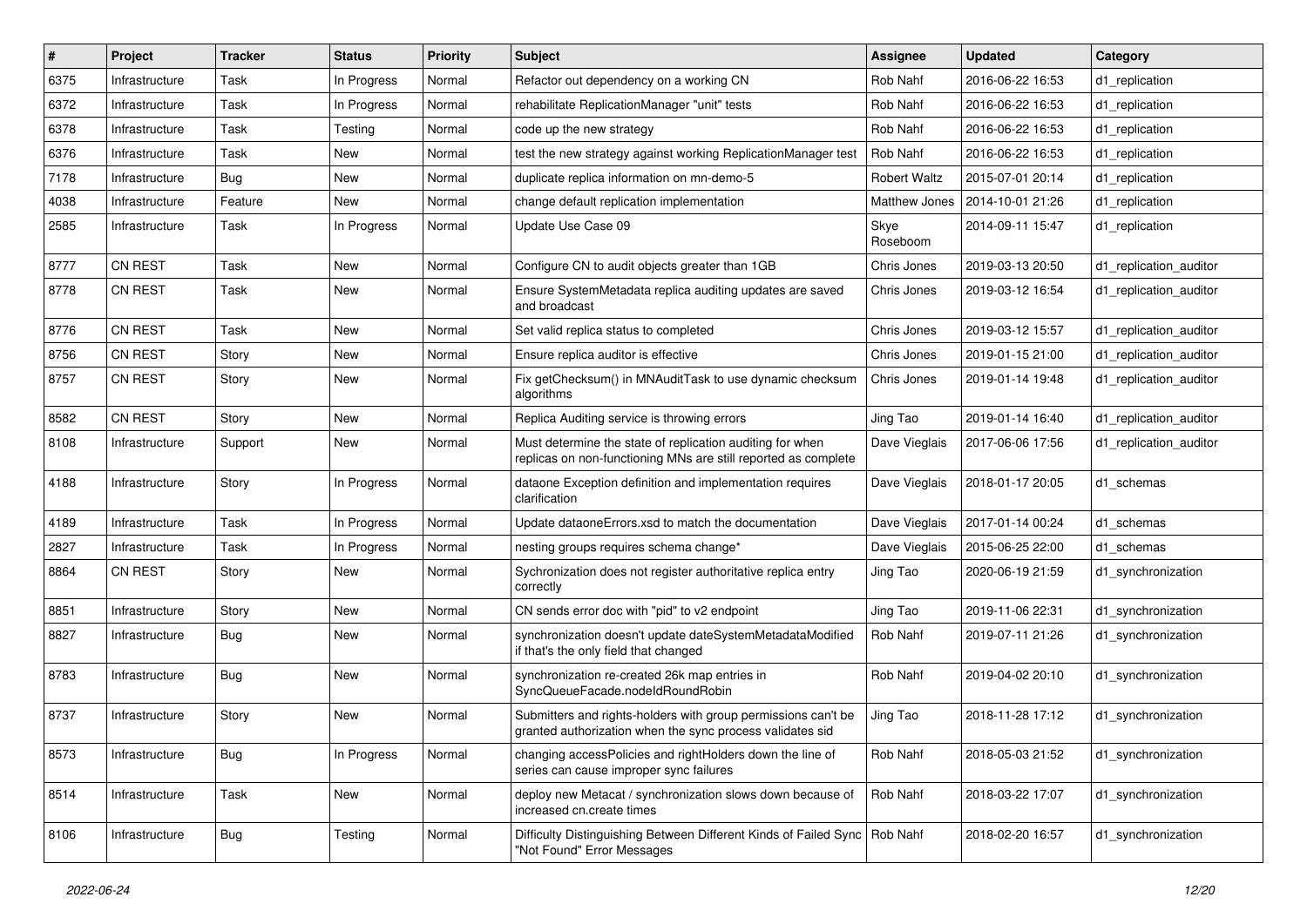| #    | Project        | <b>Tracker</b> | <b>Status</b> | <b>Priority</b> | <b>Subject</b>                                                                                  | <b>Assignee</b>     | <b>Updated</b>   | Category                |
|------|----------------|----------------|---------------|-----------------|-------------------------------------------------------------------------------------------------|---------------------|------------------|-------------------------|
| 2488 | Infrastructure | Story          | New           | Normal          | Changing the authoritativeMembernode will require all replica's<br>systemMetadata be updated    | Dave Vieglais       | 2018-01-17 20:39 | d1_synchronization      |
| 7716 | Infrastructure | Story          | In Progress   | Normal          | How to facilitate resubmission of sync Failures?                                                | Dave Vieglais       | 2018-01-17 19:22 | d1 synchronization      |
| 7889 | Infrastructure | Story          | New           | Normal          | Synchronization not happening when authoritativeMN is not<br>set correctly.                     | Rob Nahf            | 2018-01-17 19:01 | d1_synchronization      |
| 8036 | Infrastructure | Story          | New           | Normal          | synchronization should respond to various MN down<br>conditions to avoid syncFailures           | Rob Nahf            | 2018-01-17 18:55 | d1_synchronization      |
| 8038 | Infrastructure | Story          | In Progress   | Normal          | connect logging output to a log analysis tool                                                   | Dave Vieglais       | 2018-01-17 18:52 | d1_synchronization      |
| 8097 | Infrastructure | Story          | New           | Normal          | Metacat (storage) and d1-synchronize both have the code to<br>compute the checksum              | Jing Tao            | 2018-01-09 19:10 | d1 synchronization      |
| 7954 | Infrastructure | <b>Bug</b>     | New           | Normal          | SyncFailedTask:submitSynchronizationFailed does not provide<br>cert when connecting to MN       | Roger Dahl          | 2017-04-19 18:55 | d1_synchronization      |
| 7958 | Infrastructure | Task           | In Progress   | Normal          | CN sometimes sends invalid submitSynchronizationFailed<br>document to MN                        | Rob Nahf            | 2017-01-04 17:23 | d1_synchronization      |
| 7911 | <b>CN REST</b> | Task           | New           | Normal          | Synchronization allows invalid checksums, preventing<br>corrected sync                          |                     | 2016-10-17 15:58 | d1_synchronization      |
| 6070 | Infrastructure | <b>Bug</b>     | New           | Normal          | CNs missing GOA objects                                                                         | <b>Robert Waltz</b> | 2016-08-10 20:56 | d1 synchronization      |
| 7687 | <b>CN REST</b> | Bug            | New           | Normal          | Synchronization unable to change BaseURLs upon<br>updateNodeCapabilities notification           | Rob Nahf            | 2016-07-22 19:22 | d1 synchronization      |
| 6011 | Infrastructure | <b>Bug</b>     | New           | Normal          | Synchronization fails from max_syncobjectqueue_size                                             | <b>Robert Waltz</b> | 2016-01-05 17:52 | d1 synchronization      |
| 7161 | <b>CN REST</b> | Bug            | New           | Normal          | TERN object fails to be indexed by Solr, but successfully<br>synchronized                       |                     | 2015-06-05 18:04 | d1 synchronization      |
| 4098 | Infrastructure | Task           | New           | Normal          | Synchronization should allow valid replicas held by MNs to set<br>obsoletedBy and archive flags | Dave Vieglais       | 2014-07-31 22:23 | d1_synchronization      |
| 8053 | Infrastructure | Feature        | New           | Normal          | add funding award number to index                                                               | Peter<br>Slaughter  | 2019-03-04 19:36 | dataone-cn-index        |
| 8804 | Infrastructure | Task           | New           | Normal          | Add Idap backup config to cn os-core                                                            | Dave Vieglais       | 2019-05-21 12:32 | dataone-cn-os-core      |
| 8167 | Infrastructure | Story          | New           | Normal          | Enable postgres replication between Coordinating Nodes                                          | Monica Ihli         | 2018-01-09 19:10 | dataone-cn-os-core      |
| 8115 | Infrastructure | Bug            | New           | Normal          | LDAP logging is set to DEBUG on production CNs                                                  | Rob Nahf            | 2017-12-26 18:29 | dataone-cn-os-core      |
| 8091 | Infrastructure | Task           | In Progress   | Normal          | Mysterious sync failure of an eml object from the GOA node                                      | Jing Tao            | 2017-05-09 21:33 | dataone-cn-os-core      |
| 7699 | Infrastructure | <b>Bug</b>     | New           | Normal          | alter scripts that backup postgresql db                                                         |                     | 2017-05-09 17:33 | dataone-cn-os-core      |
| 8051 | Infrastructure | <b>Bug</b>     | In Progress   | Normal          | CORS-based CN calls fail using Internet Explorer on Windows   Chris Jones                       |                     | 2017-03-28 16:35 | dataone-cn-os-core      |
| 8857 | Infrastructure | Story          | New           | Normal          | D1Client.getCN() always get the production cn on the CN<br>Tomcat context                       | Jing Tao            | 2019-12-13 00:34 | dataone-cn-rest-service |
| 725  | Infrastructure | Story          | In Progress   | Normal          | Create Authentication and Access control design specifications                                  | Dave Vieglais       | 2018-01-17 20:52 | Documentation           |
| 3720 | Infrastructure | Story          | New           | Normal          | resource maps should be validated                                                               | Dave Vieglais       | 2018-01-17 20:17 | Documentation           |
| 5141 | Infrastructure | Story          | In Progress   | Normal          | Describe the mn.updateSystemMetadata behavior in use case<br>document                           | Dave Vieglais       | 2018-01-17 19:58 | Documentation           |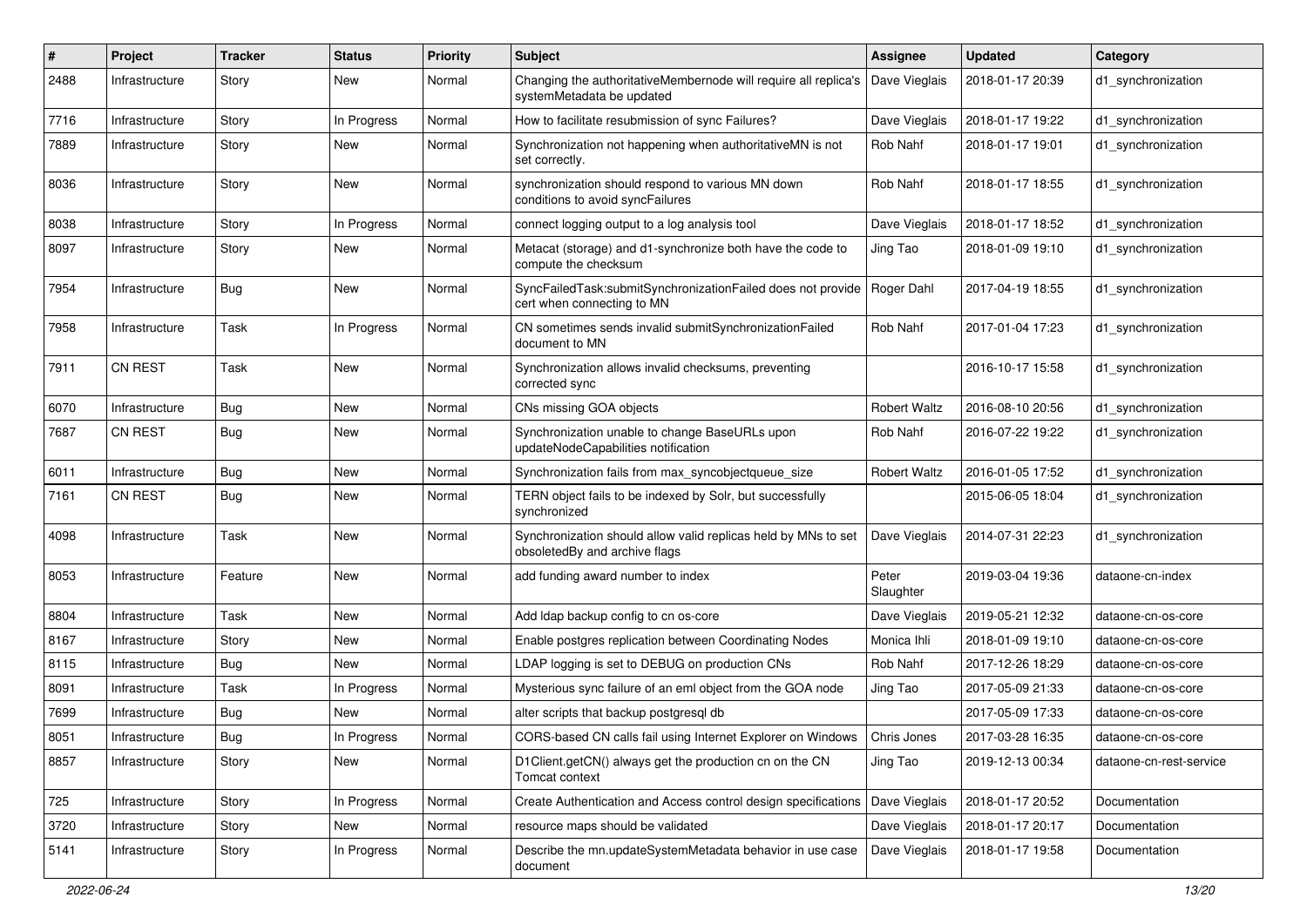| #    | Project        | <b>Tracker</b> | <b>Status</b> | <b>Priority</b> | <b>Subject</b>                                                                                | Assignee      | <b>Updated</b>   | Category      |
|------|----------------|----------------|---------------|-----------------|-----------------------------------------------------------------------------------------------|---------------|------------------|---------------|
| 6071 | Infrastructure | Story          | In Progress   | Normal          | Release Notes and documentation                                                               | Dave Vieglais | 2018-01-17 19:53 | Documentation |
| 7279 | Infrastructure | Task           | <b>New</b>    | Normal          | MN implementation documentation - need document<br>management solution                        | Dave Vieglais | 2015-07-28 22:24 | Documentation |
| 7176 | Infrastructure | Task           | New           | Normal          | Develop textual documentation for certificate management                                      | Dave Vieglais | 2015-06-10 01:33 | Documentation |
| 7177 | Infrastructure | Task           | New           | Normal          | Develop video documentation for certificate management                                        | Dave Vieglais | 2015-06-10 01:33 | Documentation |
| 6624 | Infrastructure | Task           | New           | Normal          | link Node Identity arch. spec. to OperationDocs Node Reg<br>page                              |               | 2014-11-21 20:29 | Documentation |
| 2540 | Infrastructure | Feature        | In Progress   | Normal          | add generateIdentifier() method to MNStorage API                                              | Dave Vieglais | 2014-10-02 17:54 | Documentation |
| 1986 | Infrastructure | Task           | New           | Normal          | Update UC04 to use correct CN method for determining if a<br>PID exists                       | Dave Vieglais | 2014-10-02 17:21 | Documentation |
| 1983 | Infrastructure | Task           | New           | Normal          | UC04 describes MNCore.ping() with discovery capability                                        | Dave Vieglais | 2014-10-02 17:21 | Documentation |
| 1961 | Infrastructure | Task           | New           | Normal          | Types.ErrorMessage - does not exist                                                           | Dave Vieglais | 2014-10-02 17:21 | Documentation |
| 3315 | Infrastructure | Task           | <b>New</b>    | Normal          | CNRead.query() - POST in addition to GET                                                      | Dave Vieglais | 2014-10-02 17:21 | Documentation |
| 3314 | Infrastructure | Task           | New           | Normal          | CNRead.getQueryEngineDescription() - REST URL                                                 | Dave Vieglais | 2014-10-02 17:21 | Documentation |
| 6167 | Infrastructure | Task           | New           | Normal          | Docs for CNRead.search() say "SOLR" in capital but actual<br>API expects "solr" in lower case | Dave Vieglais | 2014-10-02 17:21 | Documentation |
| 5531 | Infrastructure | Task           | Testing       | Normal          | Provide overview of replication process for MN implementors                                   | Matthew Jones | 2014-10-02 17:21 | Documentation |
| 2826 | Infrastructure | Task           | New           | Normal          | MNStorage.archive() - Permissions                                                             | Dave Vieglais | 2014-10-02 17:21 | Documentation |
| 2809 | Infrastructure | Task           | New           | Normal          | MNStorage.update() - Make behavior explicit                                                   | Dave Vieglais | 2014-10-02 17:21 | Documentation |
| 2810 | Infrastructure | Task           | New           | Normal          | setReplicationStatus() example rwt state transition is incorrect                              | Dave Vieglais | 2014-10-02 17:21 | Documentation |
| 4102 | Infrastructure | Task           | New           | Normal          | Add expiration policy for CNCore.reserveldentifier()                                          | Dave Vieglais | 2014-10-02 17:21 | Documentation |
| 2794 | Infrastructure | Task           | New           | Normal          | Exceptions: Remove unsupported exception serializations and<br>add "header serialization"     | Dave Vieglais | 2014-10-02 17:21 | Documentation |
| 2793 | Infrastructure | Task           | New           | Normal          | MNRead.describe() - Document special requirement of<br>returning D1 exceptions in header      | Dave Vieglais | 2014-10-02 17:21 | Documentation |
| 2660 | Infrastructure | Task           | <b>New</b>    | Normal          | Deciding on a key size for D1 certs                                                           | Dave Vieglais | 2014-10-02 17:21 | Documentation |
| 2646 | Infrastructure | Task           | New           | Normal          | MNReplication.getReplica() - Add information about<br>CNReplication.isNodeAuthorized()        | Dave Vieglais | 2014-10-02 17:21 | Documentation |
| 2508 | Infrastructure | Task           | New           | Normal          | MNStorage.delete(), MNStorage.update() - Action must be<br>denied for replicas.               | Dave Vieglais | 2014-10-02 17:21 | Documentation |
| 2475 | Infrastructure | Task           | New           | Normal          | CNReplication.setReplicationStatus() - How to represent null                                  | Dave Vieglais | 2014-10-02 17:21 | Documentation |
| 3807 | Infrastructure | Task           | New           | Normal          | Add documentation for Types.QueryEngineDescription                                            | Dave Vieglais | 2014-10-02 17:21 | Documentation |
| 2466 | Infrastructure | Task           | New           | Normal          | Authentication - Remove references to Principal                                               | Dave Vieglais | 2014-10-02 17:21 | Documentation |
| 2465 | Infrastructure | Task           | New           | Normal          | Authentication - Remove TODO about selecting format for<br>principal name                     | Dave Vieglais | 2014-10-02 17:21 | Documentation |
| 2464 | Infrastructure | Task           | New           | Normal          | Authentication - no space after comma in subjects                                             | Dave Vieglais | 2014-10-02 17:21 | Documentation |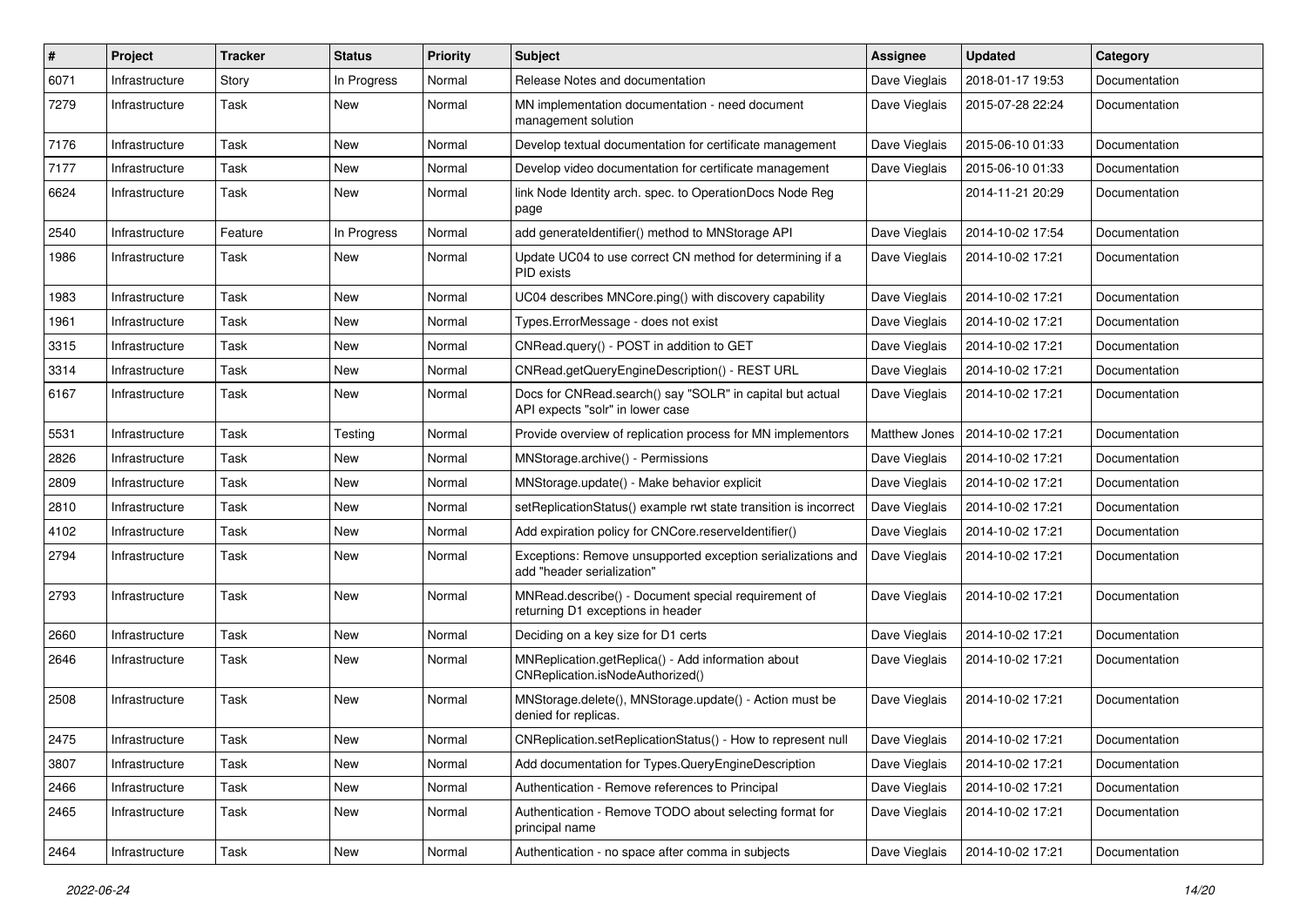| #    | Project        | <b>Tracker</b> | <b>Status</b> | <b>Priority</b> | <b>Subject</b>                                                                                             | Assignee              | <b>Updated</b>   | Category                |
|------|----------------|----------------|---------------|-----------------|------------------------------------------------------------------------------------------------------------|-----------------------|------------------|-------------------------|
| 2394 | Infrastructure | Task           | New           | Normal          | CNRead.search() - solr / SOLR                                                                              | Dave Vieglais         | 2014-10-02 17:21 | Documentation           |
| 2342 | Infrastructure | Task           | <b>New</b>    | Normal          | CNCore.reserveldentifier() - Update REST description                                                       | Dave Vieglais         | 2014-10-02 17:21 | Documentation           |
| 2227 | Infrastructure | Task           | New           | Normal          | Specify valid mimetypes for responses                                                                      | Dave Vieglais         | 2014-10-02 17:21 | Documentation           |
| 2172 | Infrastructure | Task           | New           | Normal          | Types.DateTime: Example serialization without TZ designator                                                | Dave Vieglais         | 2014-10-02 17:21 | Documentation           |
| 3598 | Infrastructure | Task           | New           | Normal          | Node document subject description is a bit unclear                                                         | Dave Vieglais         | 2014-10-02 17:21 | Documentation           |
| 2142 | Infrastructure | Task           | New           | Normal          | MNReplication.getReplica() - include PID in signature                                                      | Dave Vieglais         | 2014-10-02 17:21 | Documentation           |
| 2123 | Infrastructure | Task           | New           | Normal          | Description of serialVersion                                                                               | Dave Vieglais         | 2014-10-02 17:21 | Documentation           |
| 2054 | Infrastructure | Task           | New           | Normal          | CNReplication.setReplicationPolicy(),<br>updateReplicationMetadata()                                       | Dave Vieglais         | 2014-10-02 17:21 | Documentation           |
| 2083 | Infrastructure | Task           | New           | Normal          | Split the CN API into public and private sections                                                          | Dave Vieglais         | 2014-10-02 17:21 | Documentation           |
| 1502 | Infrastructure | Task           | New           | Normal          | Fix hierarchy of permission levels.                                                                        | Matthew Jones         | 2014-10-01 20:47 | Documentation           |
| 1467 | Infrastructure | Task           | In Progress   | Normal          | Complete d1_schema changes for Authz and Authn.                                                            | Matthew Jones         | 2014-10-01 20:47 | Documentation           |
| 6069 | Infrastructure | Story          | New           | Normal          | open ask.dataone.org sign-in to community                                                                  | Dave Vieglais         | 2014-10-01 20:39 | Documentation           |
| 4190 | Infrastructure | Task           | New           | Normal          | Update architecture docs to import dataoneErrors.xsd                                                       | Dave Vieglais         | 2014-09-24 18:28 | Documentation           |
| 3881 | Infrastructure | Task           | New           | Normal          | 4.2.1.4 Definition of Verified User Lacking                                                                | Dave Vieglais         | 2014-09-24 18:27 | Documentation           |
| 3332 | Infrastructure | Task           | In Progress   | Normal          | Revise use cases and add sample code                                                                       | Dave Vieglais         | 2014-09-24 18:27 | Documentation           |
| 3063 | Infrastructure | Task           | New           | Normal          | Change Mutability of Metadata documentation                                                                | Dave Vieglais         | 2014-09-24 18:27 | Documentation           |
| 2688 | Infrastructure | Task           | New           | Normal          | Develop guidelines for how Subject entries are handled -<br>creation, normalization, comparison            | Dave Vieglais         | 2014-09-24 18:27 | Documentation           |
| 3728 | Infrastructure | Task           | New           | Normal          | Update and augment architecture use cases to describe<br>processes for property changes on system metadata | Dave Vieglais         | 2014-09-24 18:27 | Documentation           |
| 3901 | Infrastructure | Task           | New           | Normal          | Review Mozilla Persona as an alternative for identity<br>management                                        | Dave Vieglais         | 2013-08-09 11:57 | Documentation           |
| 3468 | Infrastructure | Task           | New           | Normal          | Explore how CN.listObject can effectively use<br>auto-incremented key                                      | <b>Ben Leinfelder</b> | 2013-01-08 18:35 | Documentation           |
| 3438 | Infrastructure | Task           | New           | Normal          | Evaluate utility of schema.org                                                                             |                       | 2012-12-21 16:15 | Documentation           |
| 2051 | Infrastructure | Task           | New           | Normal          | Use subject instead of NodeRef                                                                             |                       | 2011-11-23 18:11 | Documentation           |
| 1035 | Infrastructure | Task           | In Progress   | Normal          | Develop reference architecture documents                                                                   | <b>Bruce Wilson</b>   | 2011-03-03 19:26 | Documentation           |
| 6062 | Infrastructure | Bug            | In Progress   | Normal          | Jenkins not cascading builds in trunk                                                                      | <b>Robert Waltz</b>   | 2016-08-10 20:56 | Environment.Development |
| 6542 | Infrastructure | Bug            | <b>New</b>    | Normal          | Unable to add metadata document on mndemo8                                                                 |                       | 2014-10-30 16:30 | Environment.Development |
| 2411 | Infrastructure | <b>Bug</b>     | In Progress   | Normal          | knb MNs and CNs allow self-signed certificates to connect                                                  | Chris Jones           | 2014-10-01 22:22 | Environment.Development |
| 6067 | Infrastructure | Decision       | New           | Normal          | Should we configure Dependency Analyzer Plugin in Jenkins?                                                 | <b>Robert Waltz</b>   | 2014-08-22 03:58 | Environment.Development |
| 7605 | Infrastructure | Story          | New           | Normal          | MemberNodes not authorizing CN to harvest log records                                                      | Dave Vieglais         | 2018-01-17 19:33 | Environment.Production  |
| 7607 | Infrastructure | Task           | New           | Normal          | LTER_EUROPE refuses the production CN from harvesting<br>log records                                       | Laura Moyers          | 2016-06-09 16:34 | Environment.Production  |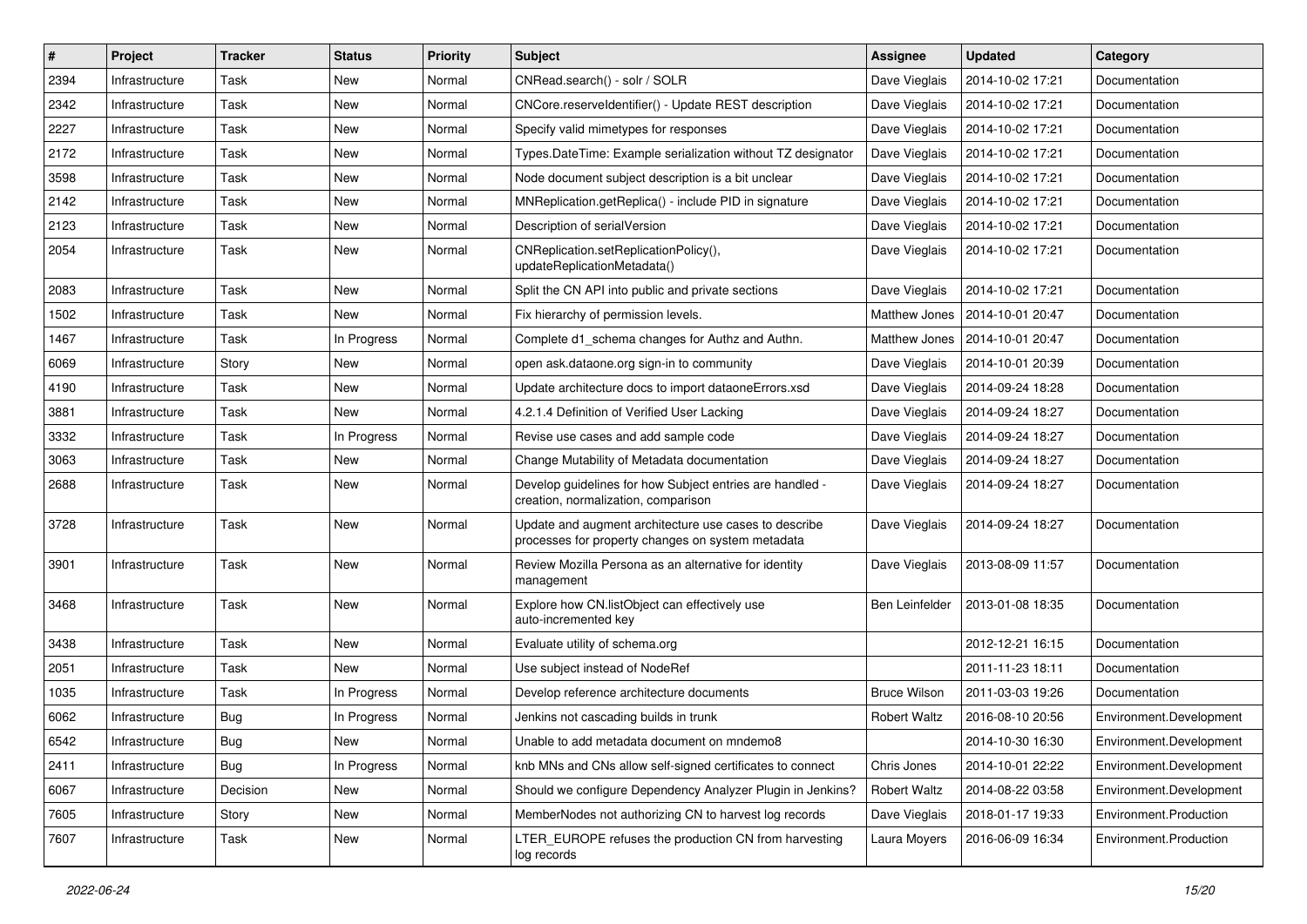| #    | Project        | <b>Tracker</b> | <b>Status</b> | <b>Priority</b> | <b>Subject</b>                                                                                               | <b>Assignee</b>      | <b>Updated</b>   | Category               |
|------|----------------|----------------|---------------|-----------------|--------------------------------------------------------------------------------------------------------------|----------------------|------------------|------------------------|
| 7712 | Infrastructure | Story          | New           | Normal          | Sanparks fails during LogAggregation                                                                         | Laura Moyers         | 2016-04-06 16:43 | Environment.Production |
| 7606 | Infrastructure | Task           | In Progress   | Normal          | NRDC does not trust the CN certificate for log harvesting                                                    | Laura Moyers         | 2016-04-06 16:14 | Environment.Production |
| 7641 | Infrastructure | Task           | New           | Normal          | contact ONEShare                                                                                             | Laura Moyers         | 2016-02-12 16:40 | Environment.Production |
| 7640 | Infrastructure | Story          | New           | Normal          | <b>ONEShare failing with ServiceFailure</b>                                                                  | Laura Moyers         | 2016-02-12 16:39 | Environment.Production |
| 7612 | Infrastructure | Task           | In Progress   | Normal          | <b>Contact ORNLDAAC</b>                                                                                      | Laura Moyers         | 2016-02-11 18:02 | Environment.Production |
| 7611 | Infrastructure | Story          | New           | Normal          | ORNLDAAC fails during log aggregation                                                                        | Laura Moyers         | 2016-01-26 16:39 | Environment.Production |
| 5498 | Infrastructure | Task           | New           | Normal          | Determine the cause of the Jun2014 cn-orc-1 out of memory<br>issue                                           | Michael<br>Campfield | 2014-10-31 19:11 | Environment.Production |
| 3880 | Infrastructure | Task           | <b>New</b>    | Normal          | 4.2.1.3 CILogon Extension Not Documented                                                                     |                      | 2014-09-24 18:27 | Environment.Production |
| 3879 | Infrastructure | Task           | New           | Normal          | 4.2.1.2 Missing Policies and Expectations                                                                    |                      | 2014-09-24 18:27 | Environment.Production |
| 4719 | Infrastructure | Task           | In Progress   | Normal          | Replace CN client certificate                                                                                | Chris Jones          | 2014-09-24 18:14 | Environment.Production |
| 4716 | Infrastructure | Task           | In Progress   | Normal          | refresh client certificate for urn:node:DRYAD                                                                | Chris Jones          | 2014-09-24 18:14 | Environment.Production |
| 4714 | Infrastructure | Task           | In Progress   | Normal          | Refresh client certificate for MN urn:node:TFRI                                                              | Chris Jones          | 2014-09-24 18:14 | Environment.Production |
| 5136 | Infrastructure | Task           | New           | Normal          | Change DNS seetings on all DataONE VMs                                                                       | Chris Jones          | 2014-05-08 03:16 | Environment.Production |
| 4200 | Infrastructure | Task           | New           | Normal          | Update replication.properties with metacat database password<br>after upgrade before starting process daemon | Chris Jones          | 2013-12-11 20:34 | Environment.Production |
| 3864 | Infrastructure | Task           | In Progress   | Normal          | Release CCI 1.2.1 Features                                                                                   | Chris Jones          | 2013-09-12 20:04 | Environment.Production |
| 3610 | Infrastructure | Task           | In Progress   | Normal          | Include ESRI-specific FGDC metadata schema in object<br>format list                                          | Chris Jones          | 2013-07-03 00:23 | Environment.Production |
| 3612 | Infrastructure | Task           | New           | Normal          | CN SystemMetadata has incomplete obsoletedBy information                                                     | Ben Leinfelder       | 2013-03-08 17:43 | Environment.Production |
| 3625 | Infrastructure | Task           | <b>New</b>    | Normal          | Update existing SANParks doctype="metadata" objects to new<br>ESRI/FGDC objectFormatId                       | Ben Leinfelder       | 2013-02-27 23:44 | Environment.Production |
| 3512 | Infrastructure | Task           | New           | Normal          | Issue production client certificates for<br>mn-{ucsb orc unm}-2.dataone.org replica target nodes             | Dave Vieglais        | 2013-01-23 16:34 | Environment.Production |
| 6706 | Infrastructure | Task           | New           | Normal          | CN-SANDBOX initiated synchronization with mnTestLTER<br>before node was "approved"                           | <b>Robert Waltz</b>  | 2015-10-09 17:38 | Environment.Sandbox    |
| 7666 | Infrastructure | Bug            | New           | Normal          | mnTestMPC repeating attempts to set replica status to FAILED                                                 | Laura Moyers         | 2016-02-25 21:44 | Environment.Stage1     |
| 4246 | Infrastructure | Task           | In Progress   | Normal          | Determine why cn-stage-ucsb-1 LDAP syncrepl is failing                                                       | Michael<br>Campfield | 2014-10-31 17:42 | Environment.Stage1     |
| 6761 | Infrastructure | Task           | <b>New</b>    | Normal          | unregister extraneous nodes in STAGE-2                                                                       |                      | 2015-01-14 00:49 | Environment.Stage2     |
| 6543 | Infrastructure | Story          | New           | Normal          | Support RIF-CS metadata standard                                                                             | Dave Vieglais        | 2018-01-17 19:46 | Format ID              |
| 6883 | Infrastructure | Story          | New           | Normal          | support for ESRI Shapefile object format                                                                     |                      | 2018-01-17 19:40 | Format ID              |
| 6877 | Infrastructure | Task           | New           | Normal          | Support for ISO 19115 metadata standard                                                                      |                      | 2015-03-10 18:08 | Format ID              |
| 6876 | Infrastructure | Task           | New           | Normal          | Support for ISO 19139 metadata standard                                                                      |                      | 2015-03-10 17:27 | Format ID              |
| 2031 | Infrastructure | Task           | New           | Normal          | Document the structure and interconnections of VM host<br>hardware at UCSB                                   | Nick Outin           | 2014-09-24 18:29 | Hardware               |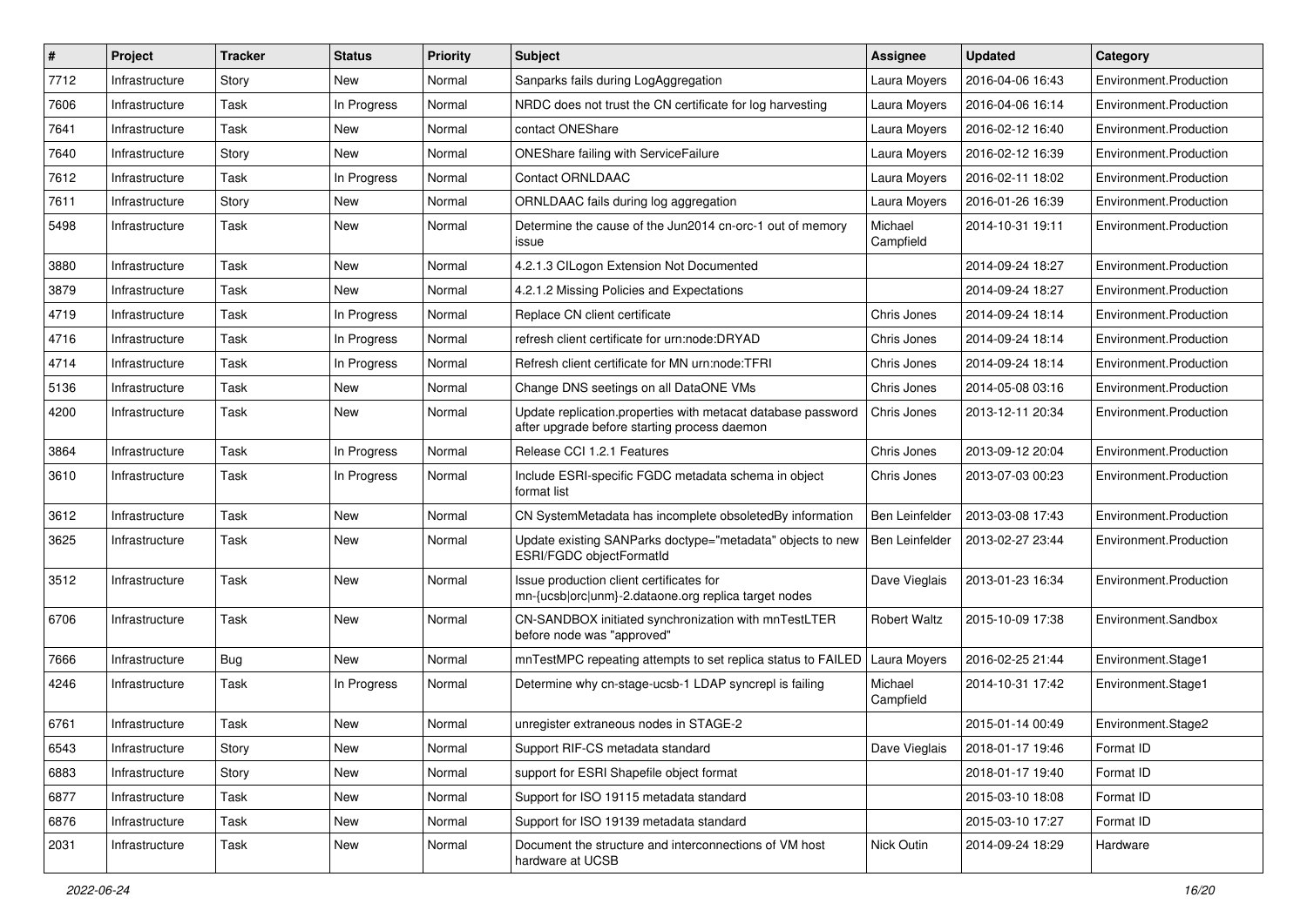| #    | Project        | <b>Tracker</b> | <b>Status</b> | <b>Priority</b> | <b>Subject</b>                                                                                            | <b>Assignee</b>    | <b>Updated</b>   | Category   |
|------|----------------|----------------|---------------|-----------------|-----------------------------------------------------------------------------------------------------------|--------------------|------------------|------------|
| 2030 | Infrastructure | Task           | New           | Normal          | Document the structure and interconnections of VM host<br>hardware at UNM                                 | Dave Vieglais      | 2014-09-24 18:29 | Hardware   |
| 6367 | Infrastructure | Task           | New           | Normal          | Update drive firmware on P2-1 UCSB SAN Array                                                              | Nick Outin         | 2014-09-08 20:19 | Hardware   |
| 5988 | Infrastructure | Task           | New           | Normal          | Determine cause of Idap "server not responding" errors<br>between prod CNs                                | Jing Tao           | 2014-07-22 23:18 | Hardware   |
| 2033 | Infrastructure | Task           | New           | Normal          | Document hardware / CN administrators and their contact info                                              | Dave Vieglais      | 2014-09-24 18:29 | Management |
| 2029 | Infrastructure | Task           | New           | Normal          | Document VM specifications for replication MNs                                                            | Dave Vieglais      | 2014-09-24 18:29 | Management |
| 2028 | Infrastructure | Task           | New           | Normal          | Document VM specifications for CNs                                                                        | Dave Vieglais      | 2014-09-24 18:29 | Management |
| 4192 | Infrastructure | Task           | In Progress   | Normal          | Notify MN implementations of the discrepancy in exception<br>definition                                   | Dave Vieglais      | 2014-09-24 18:28 | Management |
| 8734 | Infrastructure | Story          | New           | Normal          | Hazelcast shutdown tied to out of memory exception!                                                       | Rob Nahf           | 2018-10-18 16:55 | Metacat    |
| 8380 | Infrastructure | Bug            | New           | Normal          | MN update method doesn't check if the authoritativeMN is null<br>on the system metadata of the new object | Jing Tao           | 2018-03-02 21:53 | Metacat    |
| 8379 | Infrastructure | <b>Bug</b>     | New           | Normal          | remove or improve AuthLdap.getGroups logging statement                                                    | Jing Tao           | 2018-02-27 16:51 | Metacat    |
| 8224 | Infrastructure | Task           | New           | Normal          | metacat not promoting node token privs for solr                                                           | Jing Tao           | 2017-12-04 19:33 | Metacat    |
| 8184 | Infrastructure | Feature        | New           | Normal          | a feature indicates to restart tomcat when hazelcast client died                                          | Jing Tao           | 2017-09-14 19:14 | Metacat    |
| 8104 | Infrastructure | Task           | New           | Normal          | Upgrade postgresql jdbc jar file on Metacat                                                               | Jing Tao           | 2017-06-02 20:58 | Metacat    |
| 7876 | Infrastructure | Feature        | New           | Normal          | Create a new admin page for Metacat admins to register<br>schemas                                         | Jing Tao           | 2016-12-21 09:11 | Metacat    |
| 7825 | Infrastructure | Bug            | New           | Normal          | Hazelcast service stops working after a while                                                             | Jing Tao           | 2016-06-07 18:53 | Metacat    |
| 7466 | Infrastructure | Task           | In Progress   | Normal          | Some objects not accessible on the CN via REST API                                                        | Chris Jones        | 2015-11-05 16:11 | Metacat    |
| 3700 | Infrastructure | Bug            | New           | Normal          | MNodeService.replicate will not request new object if existing<br>on MN                                   | Chris Jones        | 2015-01-06 19:43 | Metacat    |
| 3488 | Infrastructure | Task           | New           | Normal          | Create custom merge policy to support managing<br>data/information inconsistency                          | Chris Jones        | 2014-03-14 17:27 | Metacat    |
| 3626 | Infrastructure | Task           | New           | Normal          | Metacat should use correct object format for ESRI profile<br>metadata                                     | Ben Leinfelder     | 2013-02-27 23:56 | Metacat    |
| 3616 | Infrastructure | Task           | New           | Normal          | Enable ServiceMethodRestriction support in Metacat                                                        | Chris Jones        | 2013-02-27 16:28 | Metacat    |
| 3419 | Infrastructure | Task           | In Progress   | Normal          | CNRead.describe() does not return Content-Length header                                                   | Chris Jones        | 2013-02-21 18:41 | Metacat    |
| 3465 | Infrastructure | Task           | New           | Normal          | Improve Metacat listObject slicing                                                                        | Ben Leinfelder     | 2013-01-08 18:54 | Metacat    |
| 3467 | Infrastructure | Task           | New           | Normal          | MN.listObject should use auto-incremented key                                                             | Ben Leinfelder     | 2013-01-08 18:31 | Metacat    |
| 3357 | Infrastructure | Task           | New           | Normal          | Address ISet iterator bug that only iterates over a subset of the<br>ISet                                 | Ben Leinfelder     | 2012-12-12 16:54 | Metacat    |
| 3175 | Infrastructure | Task           | New           | Normal          | Include dataoneTypes.xsd in Metacat registered schemas                                                    | Chris Jones        | 2012-10-05 14:23 | Metacat    |
| 1225 | Infrastructure | Task           | New           | Normal          | Configure Hudson Metacat build                                                                            |                    | 2011-01-13 14:41 | Metacat    |
| 7754 | Search UI      | Story          | In Progress   | Normal          | Support for XSL transform of various metadata formats                                                     | <b>Bryce Mecum</b> | 2018-05-17 14:18 | MetacatUI  |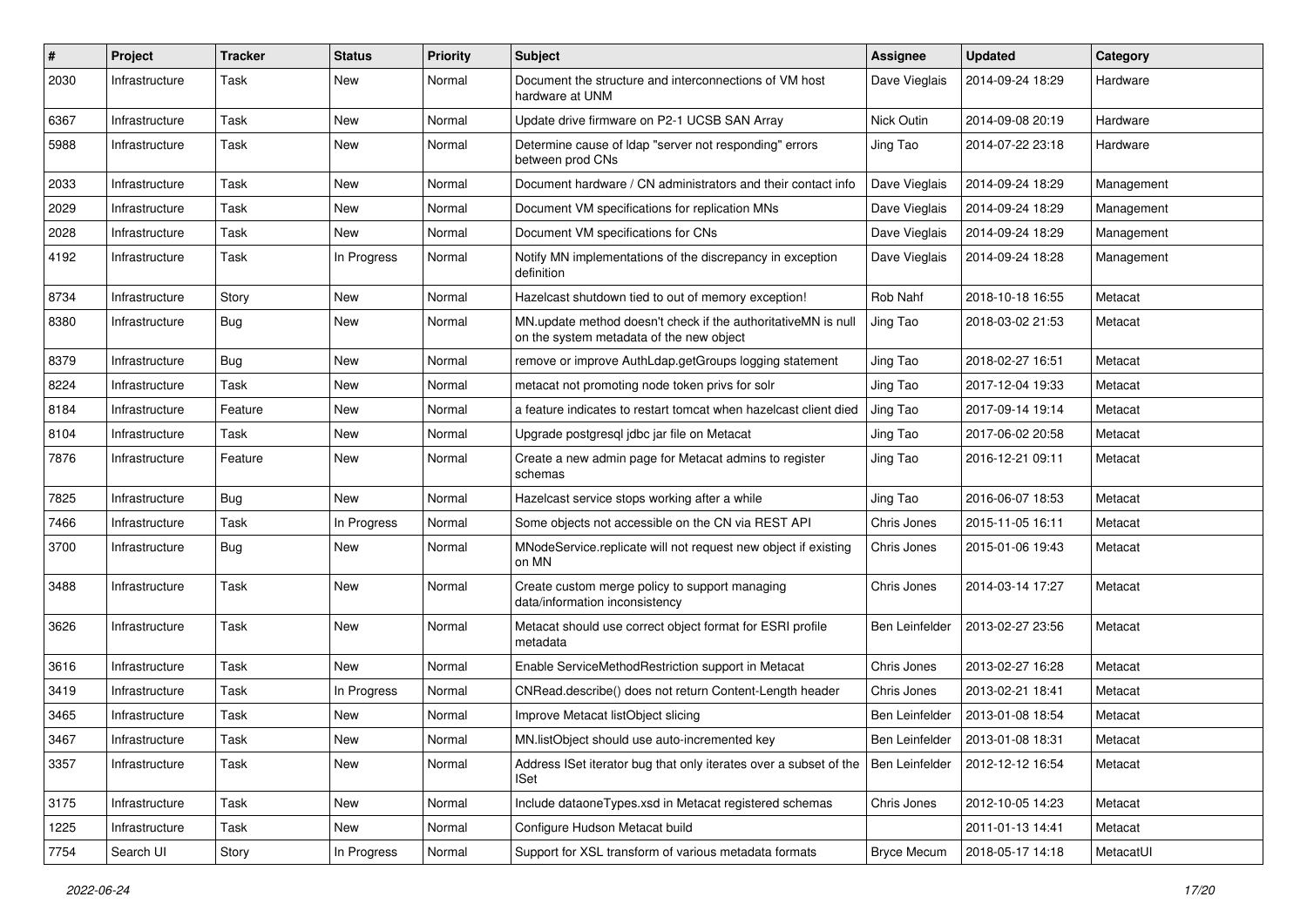| #    | Project        | <b>Tracker</b> | <b>Status</b> | <b>Priority</b> | <b>Subject</b>                                                                                                | Assignee           | <b>Updated</b>   | Category                  |
|------|----------------|----------------|---------------|-----------------|---------------------------------------------------------------------------------------------------------------|--------------------|------------------|---------------------------|
| 7498 | Search UI      | Task           | In Progress   | Normal          | Search UI deployments need to be automated                                                                    | Chris Jones        | 2015-11-21 00:36 | MetacatUI                 |
| 4051 | Infrastructure | Feature        | <b>New</b>    | Normal          | MN Stack supporting Fedora Commons                                                                            |                    | 2014-10-02 21:39 | mn.Fedora                 |
| 3067 | Infrastructure | Task           | New           | Normal          | Old DAAC PIDs to archive                                                                                      | Dave Vieglais      | 2013-01-02 14:14 | mn.Mercury                |
| 2594 | Infrastructure | Task           | New           | Normal          | Prepare a Mercury MN overview for the workshop                                                                | Giri<br>Palanisamy | 2012-04-09 22:59 | mn.Mercury                |
| 3596 | Infrastructure | Task           | New           | Normal          | Fix Merritt Repository resource map typing of triple objects                                                  | John Kunze         | 2013-02-19 02:27 | mn.Merritt                |
| 4053 | Infrastructure | Task           | In Progress   | Normal          | Architect OPeNDAP MN                                                                                          | Dave Vieglais      | 2013-10-06 20:11 | mn.OPeNDAP                |
| 4052 | Infrastructure | Story          | In Progress   | Normal          | <b>OPeNDAP MN Story</b>                                                                                       |                    | 2013-10-06 20:07 | mn.OPeNDAP                |
| 3591 | Infrastructure | Story          | In Progress   | Normal          | Content consistency checks for new member nodes                                                               | Rob Nahf           | 2018-01-17 20:23 | MNWebChecker              |
| 6395 | Infrastructure | Story          | In Progress   | Normal          | Menber Node testers are stuck when the MNWebTester hangs<br>crashes /                                         | Rob Nahf           | 2018-01-17 19:51 | MNWebChecker              |
| 3924 | Infrastructure | Task           | New           | Normal          | Pids in ObjectList should be the same as pids in the<br>systemMetadata Map                                    | Rob Nahf           | 2014-10-01 22:04 | MNWebChecker              |
| 3925 | Infrastructure | Task           | New           | Normal          | navigate through the ResourceMap confirm existence of<br>identifiers on the MN                                | Rob Nahf           | 2014-10-01 22:04 | MNWebChecker              |
| 6398 | Infrastructure | Task           | New           | Normal          | update MNWebTest operations docs                                                                              | Rob Nahf           | 2014-10-01 20:34 | MNWebChecker              |
| 6396 | Infrastructure | Task           | In Progress   | Normal          | embed jetty server in d1_integration to run WebTests locally                                                  | Rob Nahf           | 2014-10-01 20:34 | MNWebChecker              |
| 6478 | Infrastructure | Task           | <b>New</b>    | Normal          | move mncheck VM to a different VMhost                                                                         | Dave Vieglais      | 2014-10-01 20:34 | MNWebChecker              |
| 6399 | Infrastructure | Task           | New           | Normal          | set up release practice for the MNWebTester .war                                                              | Rob Nahf           | 2014-10-01 20:34 | MNWebChecker              |
| 6397 | Infrastructure | Task           | New           | Normal          | test that it works from standalone .war                                                                       | Rob Nahf           | 2014-10-01 20:34 | MNWebChecker              |
| 3577 | Infrastructure | Task           | <b>New</b>    | Normal          | Confusing message about "Ignored Tests present".                                                              | Rob Nahf           | 2013-02-14 22:36 | MNWebChecker              |
| 3076 | Infrastructure | Task           | New           | Normal          | Allow user to specify Morpho storage directory                                                                |                    | 2013-03-02 05:29 | Morpho                    |
| 3082 | Infrastructure | Task           | <b>New</b>    | Normal          | Morpho should not rely on CN for any critical features                                                        |                    | 2013-03-02 05:26 | Morpho                    |
| 6392 | Infrastructure | Decision       | New           | Normal          | CN getChecksum REST API design review                                                                         | Dave Vieglais      | 2014-09-18 17:09 | Requirement               |
| 8366 | Infrastructure | Story          | New           | Normal          | Migrate jenkins continuous integration from UNM to UCSB                                                       | Dave Vieglais      | 2019-01-22 19:26 | <b>Support Operations</b> |
| 8367 | Infrastructure | Story          | New           | Normal          | Duplicate jenkins jobs from UNM to UCSB                                                                       | Dave Vieglais      | 2019-01-22 19:25 | <b>Support Operations</b> |
| 8368 | Infrastructure | Story          | New           | Normal          | Update backup strategy for jenkins job configurations to<br>subversion                                        | Dave Vieglais      | 2019-01-22 19:25 | <b>Support Operations</b> |
| 2944 | Infrastructure | Story          | <b>New</b>    | Normal          | Design and implement a MN kill switch mechanism                                                               | Dave Vieglais      | 2018-01-17 20:30 | <b>Support Operations</b> |
| 7183 | Infrastructure | Story          | New           | Normal          | Update wild card server certificate on all test.dataone.org<br>systems                                        | Dave Vieglais      | 2015-06-15 15:10 | <b>Support Operations</b> |
| 7184 | Infrastructure | Task           | New           | Normal          | Create an Ansible script that can replace a server certificate                                                | Nick Outin         | 2015-06-15 15:10 | <b>Support Operations</b> |
| 6791 | Infrastructure | <b>Bug</b>     | New           | Normal          | Building d1_log_aggregation doesn't trigger downstream builds                                                 |                    | 2015-01-31 00:32 | <b>Support Operations</b> |
| 3811 | Infrastructure | Task           | New           | Normal          | Document the "non-standard" certificates being used for<br>accessing content in DataONE and it's member nodes | Rob Nahf           | 2014-09-24 18:27 | <b>Support Operations</b> |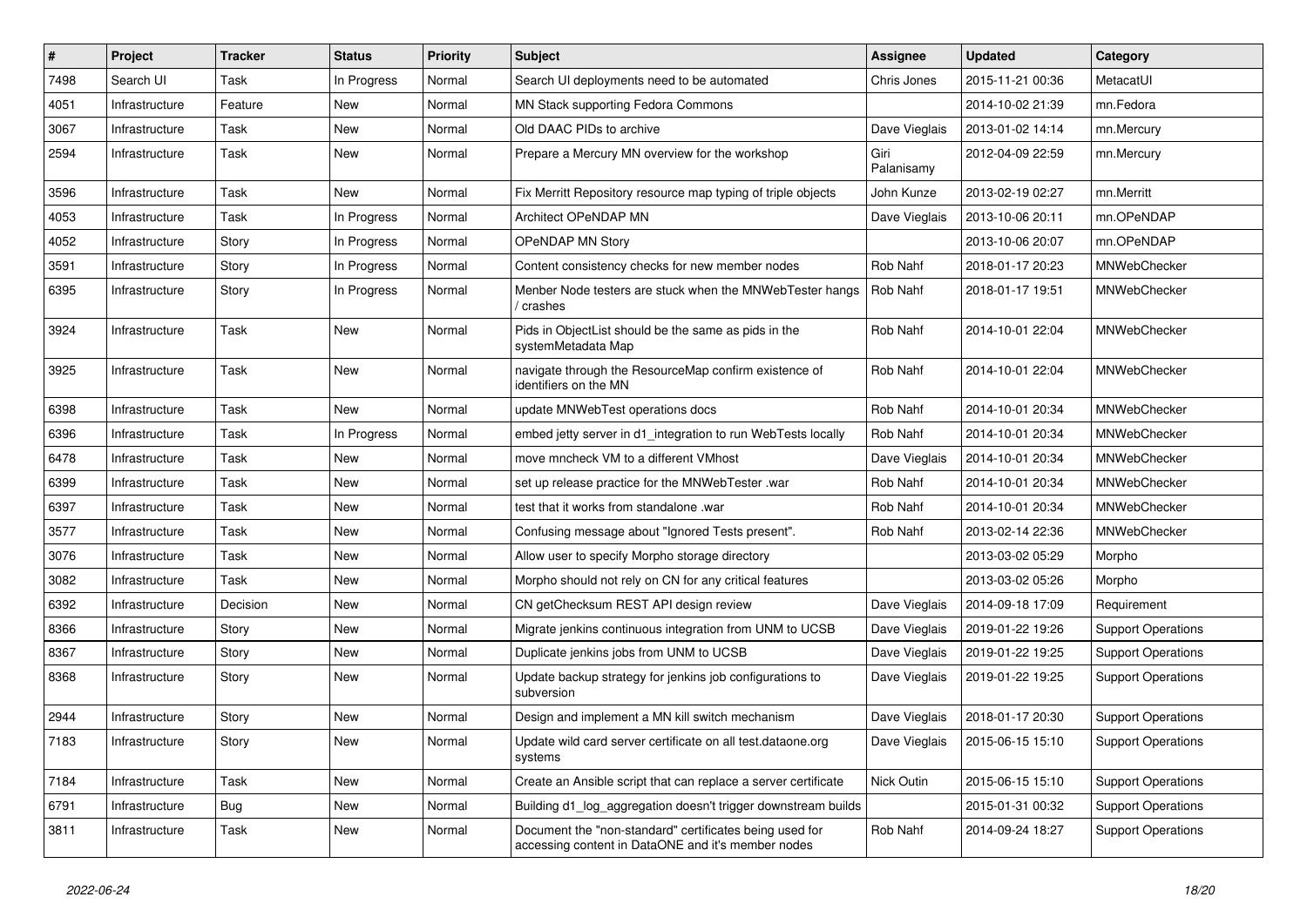| $\#$ | Project             | <b>Tracker</b> | <b>Status</b> | <b>Priority</b> | Subject                                                                                                            | <b>Assignee</b>     | <b>Updated</b>   | Category                  |
|------|---------------------|----------------|---------------|-----------------|--------------------------------------------------------------------------------------------------------------------|---------------------|------------------|---------------------------|
| 3810 | Infrastructure      | Task           | New           | Normal          | Identify and setup location for user oriented operational docs                                                     | Dave Vieglais       | 2014-09-24 18:27 | <b>Support Operations</b> |
| 3510 | Infrastructure      | Task           | New           | Normal          | Issue certificates from D1TestIntCA for sandbox environment<br>nodes, and revoke certificates signed by D1TestCA   | Chris Jones         | 2014-09-24 18:25 | <b>Support Operations</b> |
| 3511 | Infrastructure      | Task           | New           | Normal          | Issue certificates from D1TestIntCA for stage environment<br>nodes, and revoke certificates signed by D1TestCA     | Chris Jones         | 2014-09-24 18:25 | <b>Support Operations</b> |
| 3509 | Infrastructure      | Task           | New           | Normal          | Issue certificates from D1TestIntCA for dev environment<br>nodes, and revoke certificates signed by D1TestCA       | Chris Jones         | 2014-09-24 18:25 | <b>Support Operations</b> |
| 6394 | Infrastructure      | Task           | <b>New</b>    | Normal          | Resolve SSL certificate connection errors for UNM Epscor Tier<br>4 MN in development                               | Chris Jones         | 2014-09-18 18:39 | <b>Support Operations</b> |
| 3308 | Infrastructure      | Task           | New           | Normal          | Document the process for removing content contributed from a<br>specific member node and/or the entire member node | Dave Vieglais       | 2014-03-14 18:29 | <b>Support Operations</b> |
| 3905 | Infrastructure      | Task           | In Progress   | Normal          | Sort out shell logins for splunk system                                                                            | <b>Bruce Wilson</b> | 2013-08-23 13:27 | <b>Support Operations</b> |
| 2685 | Infrastructure      | Task           | New           | Normal          | Where's the WIFFM on the DataONE web site for the<br>researcher user?                                              |                     | 2012-05-01 15:31 | <b>Support Operations</b> |
| 2018 | Infrastructure      | Task           | New           | Normal          | document DataONE CA operations procedures                                                                          | Matthew Jones       | 2012-04-23 17:53 | <b>Support Operations</b> |
| 2344 | Infrastructure      | Task           | New           | Normal          | Add category for Ben's style sheets in Redmine                                                                     | Dave Vieglais       | 2012-02-15 17:45 | <b>Support Operations</b> |
| 1671 | Infrastructure      | Task           | New           | Normal          | Need folder for DUG, accessible by DUG members                                                                     | Matthew Jones       | 2011-07-12 12:09 | <b>Support Operations</b> |
| 6562 | <b>Member Nodes</b> | MNDeployment   | Operational   | Normal          | BCO-DMO                                                                                                            | Laura Moyers        | 2021-12-04 00:47 |                           |
| 8866 | Infrastructure      | <b>Bug</b>     | New           | Normal          | Java client tools should set a custom user agent string                                                            |                     | 2020-07-15 22:43 |                           |
| 8862 | Infrastructure      | Story          | New           | Normal          | Deploy a new dataone-cn-rest release                                                                               | Jing Tao            | 2020-04-23 16:24 |                           |
| 8817 | Infrastructure      | Task           | New           | Normal          | Configure sitemaps on the CN                                                                                       | Jing Tao            | 2020-03-12 18:30 |                           |
| 8858 | Infrastructure      | Task           | New           | Normal          | Update CN Apache configs in version control with directives to<br>support sitemaps                                 | <b>Bryce Mecum</b>  | 2020-02-24 19:26 |                           |
| 3213 | <b>Member Nodes</b> | MNDeployment   | Operational   | Normal          | University of Illinois, Chicago member node                                                                        | Jing Tao            | 2020-01-23 22:42 |                           |
| 3230 | Member Nodes        | MNDeployment   | Planning      | Normal          | ARM - Atmospheric Radiation Measurement member node                                                                | John Evans          | 2019-11-25 20:10 |                           |
| 8853 | Infrastructure      | Story          | <b>New</b>    | Normal          | Make cn.resolve smarter                                                                                            |                     | 2019-11-15 16:50 |                           |
| 8849 | Infrastructure      | Story          | New           | Normal          | During sync, the CN does not detect error returned from<br>getChecksum()                                           | Jing Tao            | 2019-11-06 22:07 |                           |
| 8848 | Infrastructure      | Story          | <b>New</b>    | Normal          | A minor difference of annotation index between CN and MN                                                           |                     | 2019-11-01 21:37 |                           |
| 8847 | Member Nodes        | MNDeployment   | In Review     | Normal          | Freshwater Research and Environmental Database<br>(IGBFRED)                                                        | Dave Vieglais       | 2019-10-17 19:23 |                           |
| 6957 | Member Nodes        | MNDeployment   | Operational   | Normal          | NRDC - Nevada Research Data Center                                                                                 | Amy Forrester       | 2019-10-08 18:39 |                           |
| 8844 | Member Nodes        | Bug            | New           | Normal          | Server certificate is expired                                                                                      |                     | 2019-10-08 18:27 |                           |
| 8772 | Member Nodes        | MNDeployment   | Operational   | Normal          | metaGRIL                                                                                                           | Jing Tao            | 2019-10-08 17:16 |                           |
| 3687 | Member Nodes        | MNDeployment   | Operational   | Normal          | Montana State University Institute on Ecosystems                                                                   | Amy Forrester       | 2019-10-08 15:29 |                           |
| 3201 | Member Nodes        | MNDeployment   | Operational   | Normal          | Taiwan Forestry Research Institute                                                                                 | Amy Forrester       | 2019-10-08 15:26 |                           |